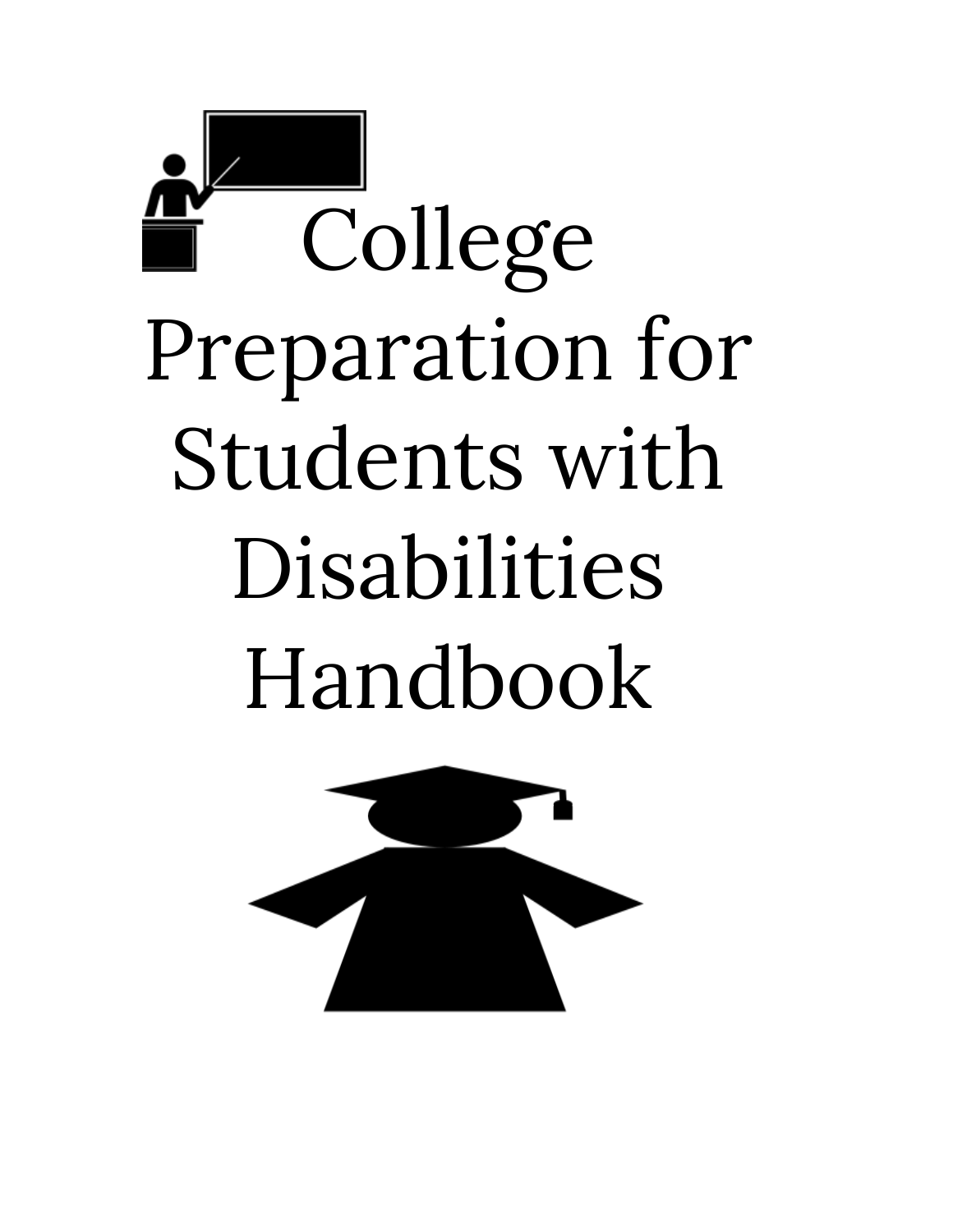## Purpose of this Handbook

If you're reading this handbook, then that means you are probably interested in pursuing education past high school graduation. This resource is intended to serve as a guide to help you navigate applying to college, understanding laws that are different for post-secondary institutions than high school, receiving accommodations in the college setting, advocating for yourself, and understanding other resources that are important to you.

This handbook was developed by Allison Solomon, M.S., CRC, Angela Stowe, Ph. D., LPC, NCC, Leslie Walker and Pamella Parker. Solomon and Stowe serve as disability Support personnel at the University of Alabama in Birmingham. Leslie Walker works as the College Prep Program Coordinator, Alabama Department of rehabilitation services/Lakeshore program. Pamella Parker is retired from the Jefferson County School System after working as a Transition Coordinator and Career Development Coordinator. She is now adjunct faculty at UAB and a consultant. This book was created with the support of the Jefferson County Community Transition Team.

If you have any questions or would like to discuss using this handbook for your organization, please contact us:

| Allison Solomon | asolomon@uab.edu                |
|-----------------|---------------------------------|
| Angela Stowe    | amstowe@uab.edu                 |
| Leslie Walker   | leslie.walker@rehab.alabama.gov |
| Pamella Parker  | pam9243@centurytel.net          |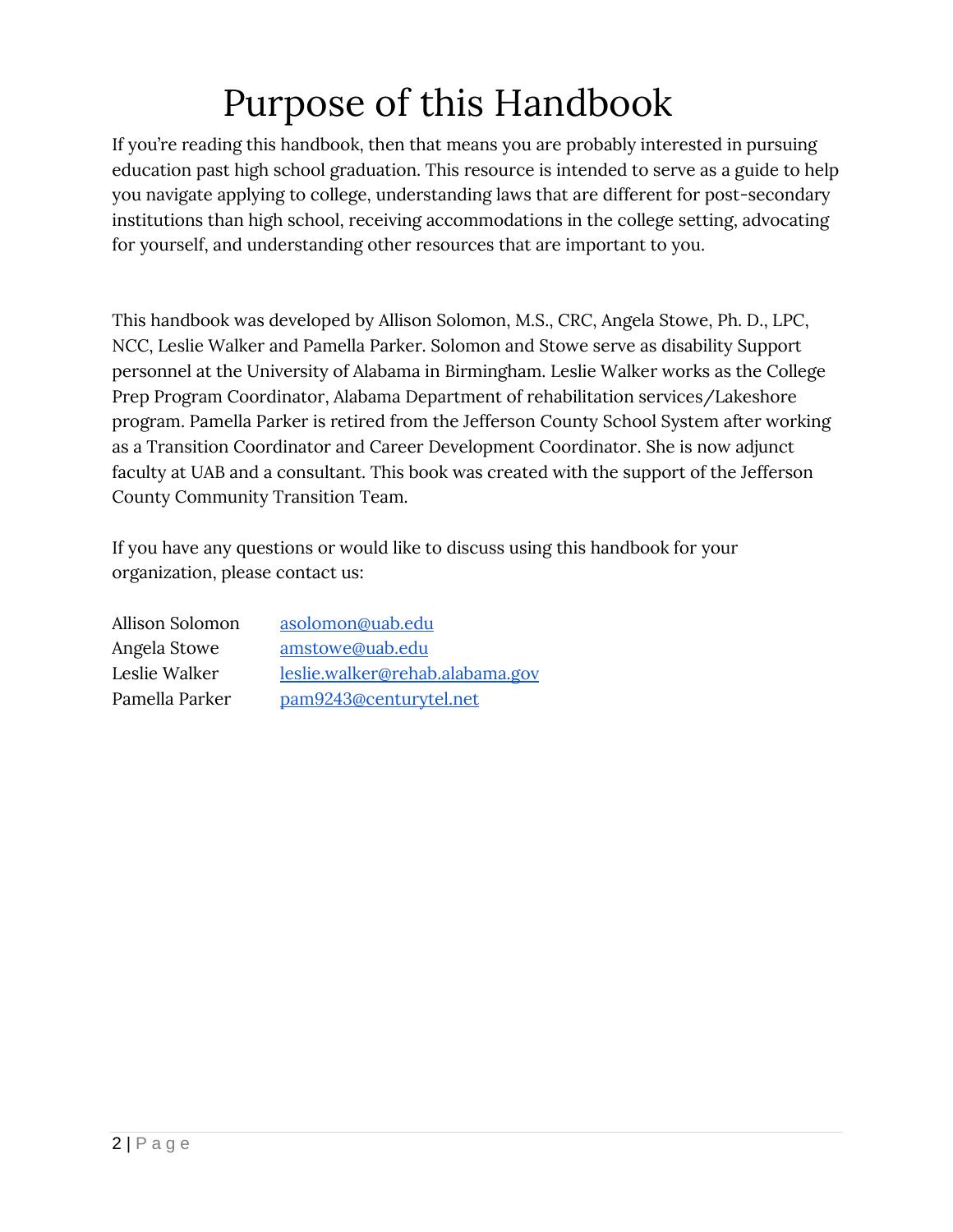## **Getting Started**

Many Students experience greater success in college if they enter with a career goal. Such a goal helps provide direction in choosing a school, a specific program and major. It also helps you choose which extra-curricular activities you need to get involved in while you are in college.

*Have you taken a career assessment inventory?*

Steps

- 1. Complete a career interest inventory. Check with your high school guidance counselor or vocational rehabilitation counselor for assistance.
- 2. Review the results in the inventory and identify the career areas in which you are most interested.
- 3. Research those careers of interest including information related to job duties, working conditions, education & training requirements, employment outlook, and earnings.
- 4. Job shadow or interview people employed in that career. You can learn a great deal from people employed in your career of interest. Check with your guidance counselor or vocational rehabilitation counselor if you need assistance.
- 5. Begin researching post-secondary programs and identify the degree of training required to attain your career goal.
- 6. Identify post-secondary settings that offer the program of study related to your career goal.

See page 29 for online resources.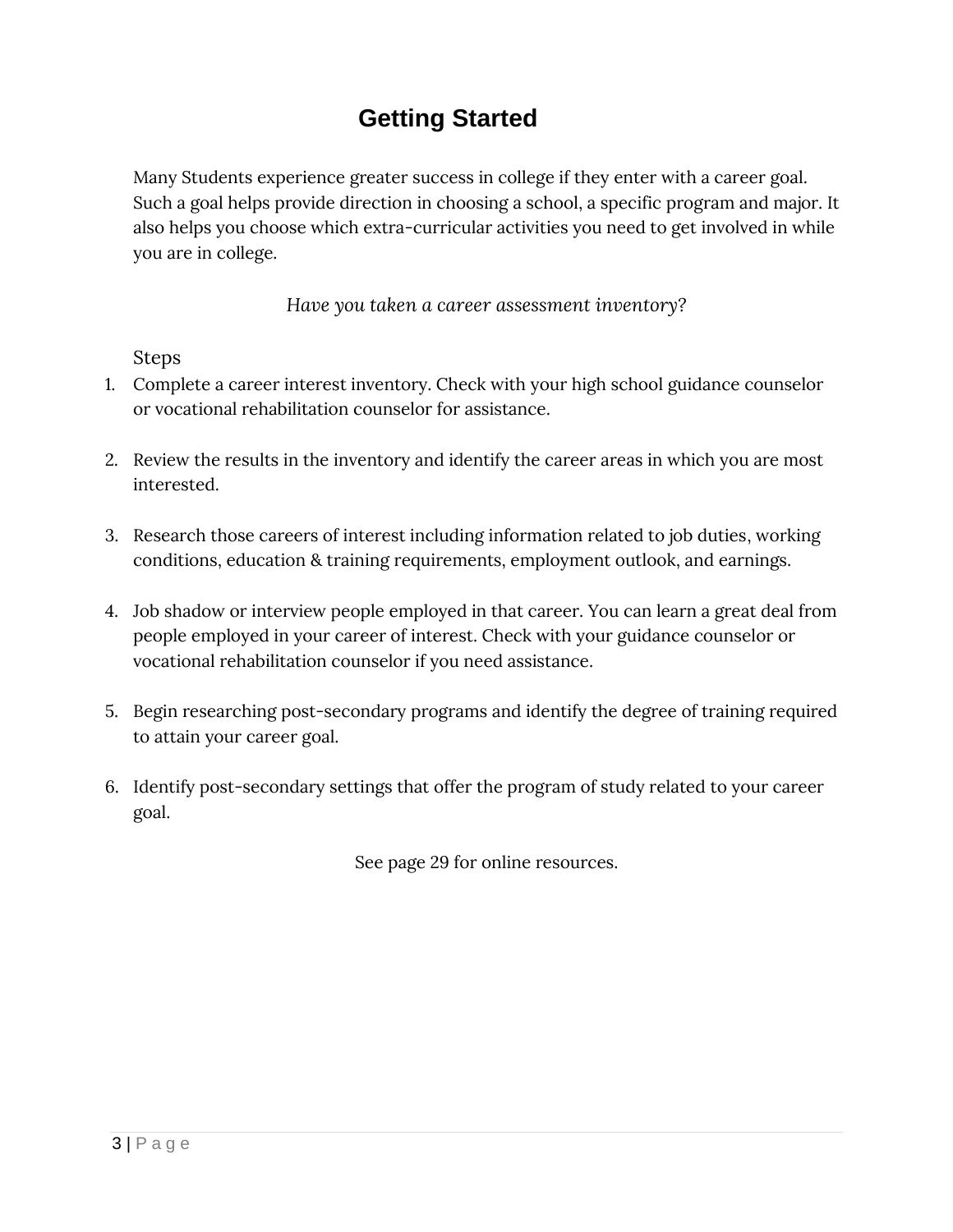## **Table of Contents**

| <b>Admission to College</b> |  |
|-----------------------------|--|
|                             |  |
|                             |  |
|                             |  |
|                             |  |

|--|--|--|

#### **Receiving Accommodations**

| • Initiating Classroom Accommodations with Instructions 11 |  |
|------------------------------------------------------------|--|
|                                                            |  |
|                                                            |  |
|                                                            |  |

#### **The Law and Disability in Higher Education**

| • The Differences in Legal Rights and Responsibilities in Secondary and |  |
|-------------------------------------------------------------------------|--|
|                                                                         |  |
|                                                                         |  |
|                                                                         |  |

#### **Life in College**

| • What are the Differences between High School and College?19 |  |
|---------------------------------------------------------------|--|
|                                                               |  |
|                                                               |  |

#### **Additional Resources**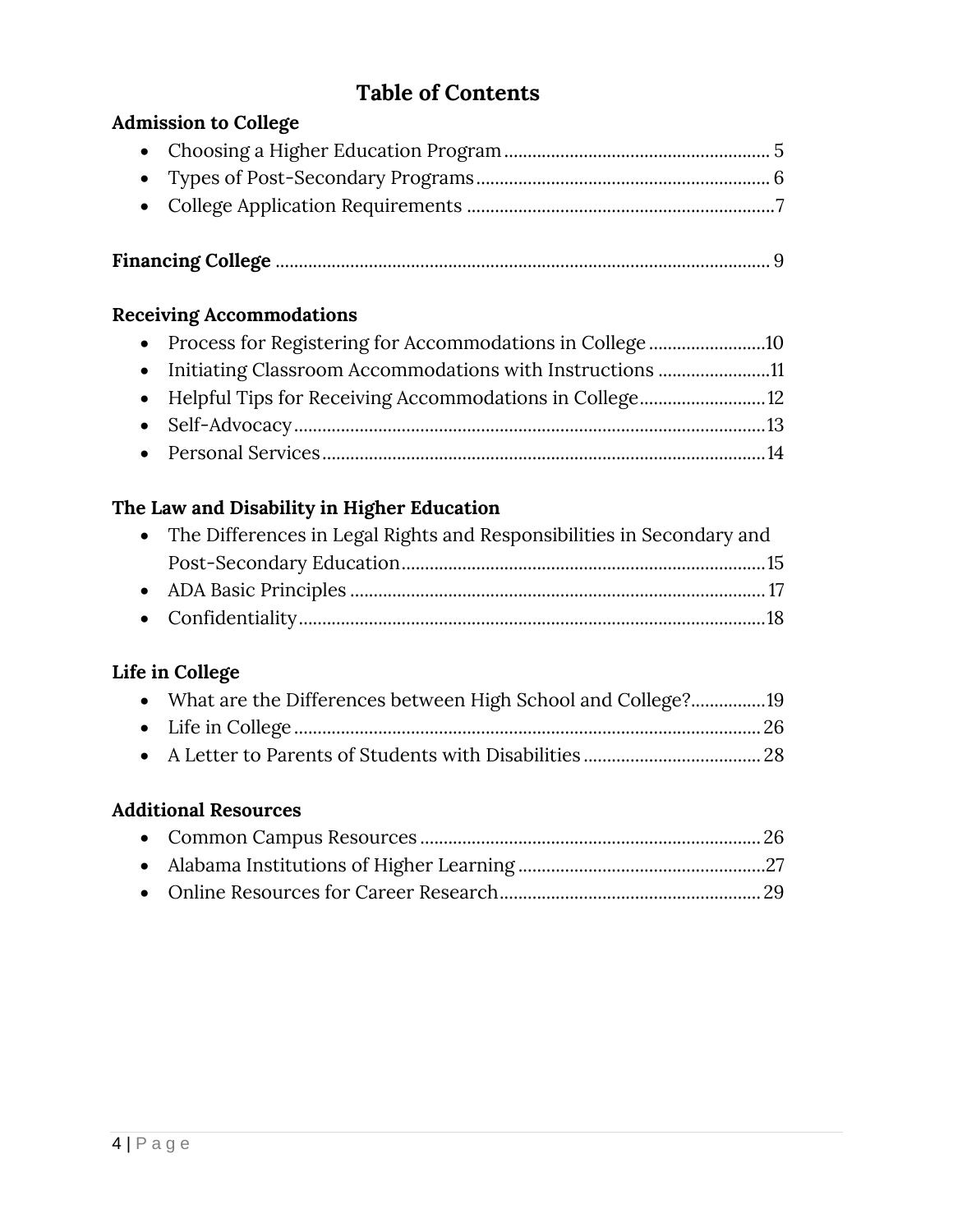## **Choosing a Higher Education Program**

Students choose a higher education program by using a number of different criteria. Following are some of the deciding factors:

- Type of program you are eligible for (depends on high school diploma received)
- Geographic location
- Type of program or course of study related to career interests
- Financial resources
- Type of degree desired or needed for career goal

While deciding on a program, research the school's admission requirements. The chart on the following page outlines the different types of schools, admission requirements, and programs available.

If you are graduating with an Alabama High School diploma, you may meet the diploma requirements for a 2-year or 4-year program. Please refer to the chart on the following page.

Tips:

• Be sure to talk to an Admissions Counselor at the school of your choice to make sure you meet the admissions requirements. You may find that requirements vary from school to school.

• To learn what the admission requirements are for an institution, call the admissions office or visit their website (see pages 27-28).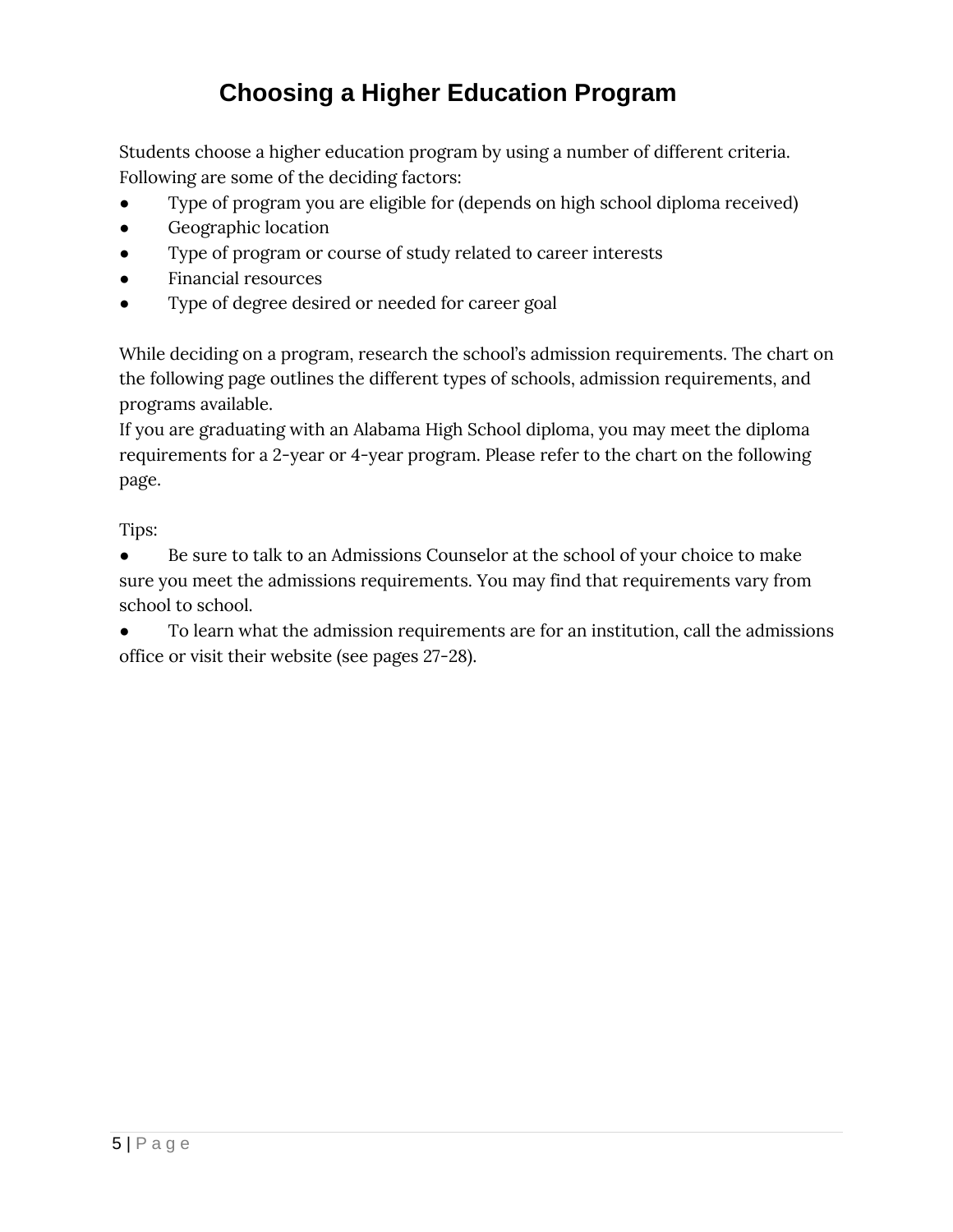## Types of Post-Secondary Programs

|                                                 | <b>Technical</b><br>College/<br><b>Vocational</b><br><b>School</b>                                                                                        | Community<br>College/Junior<br>College                                                                                                                                                          | <b>Four-Year</b><br>College/Liberal<br><b>Arts</b>                         | University                                                                 |
|-------------------------------------------------|-----------------------------------------------------------------------------------------------------------------------------------------------------------|-------------------------------------------------------------------------------------------------------------------------------------------------------------------------------------------------|----------------------------------------------------------------------------|----------------------------------------------------------------------------|
| <b>Focus of</b><br>Program                      | Specialized<br>training for<br>particular<br>occupation                                                                                                   | Two-year degree<br>in career area or<br>academic courses<br>for transfer                                                                                                                        | Four-year degree;<br>general academic<br>courses plus<br>focus on major    | Four-year<br>degree plus<br>graduate<br>programs                           |
| Length of<br>Program                            | Nine months to<br>two years                                                                                                                               | Two years                                                                                                                                                                                       | Four years                                                                 | Four years or<br>more                                                      |
| <b>Admission</b><br>Requirements                | Public-usually<br>open enrollment.<br>Private-high<br>school diploma;<br>other<br>requirements vary                                                       | Public-usually<br>open enrollment;<br>Private high<br>school diploma,<br>GPA, SAT or ACT<br>or other.                                                                                           | GPA, SAT or ACT;<br>essay;<br>interviews;<br>May be other<br>requirements. | GPA, SAT or<br>ACT; essay;<br>interviews;<br>May be other<br>requirements. |
| <b>High School</b><br>Coursework<br>Recommended | Basic skills in<br>math, science,<br>English, and<br>computer literacy.<br>Higher levels in<br>some programs.<br>Courses in<br>program's area<br>helpful. | English-4 years<br>Math - 4 years<br>Science - 3 years<br>Social Studies - 3<br>years<br>Arts - 2 years<br>Computer<br>Science - 1 year<br><b>Study Skills</b><br>Foreign Language<br>- 2 years |                                                                            |                                                                            |

#### **Alabama Occupational Diploma (AOD)**

The AOD is used through the standard curriculum or an alternative that is aligned with the Alabama courses of study. The recipients of this diploma are students with some form of disability. Those who receive the AOD must take the AHSGE but are not required to pass. The AOD is recognized by non-degree certification programs and some community colleges. Non-degree programs may include auto body repair, barbering, cosmetology, masonry, graphics and printing, and many other options. You will need to check with your local community college for options available.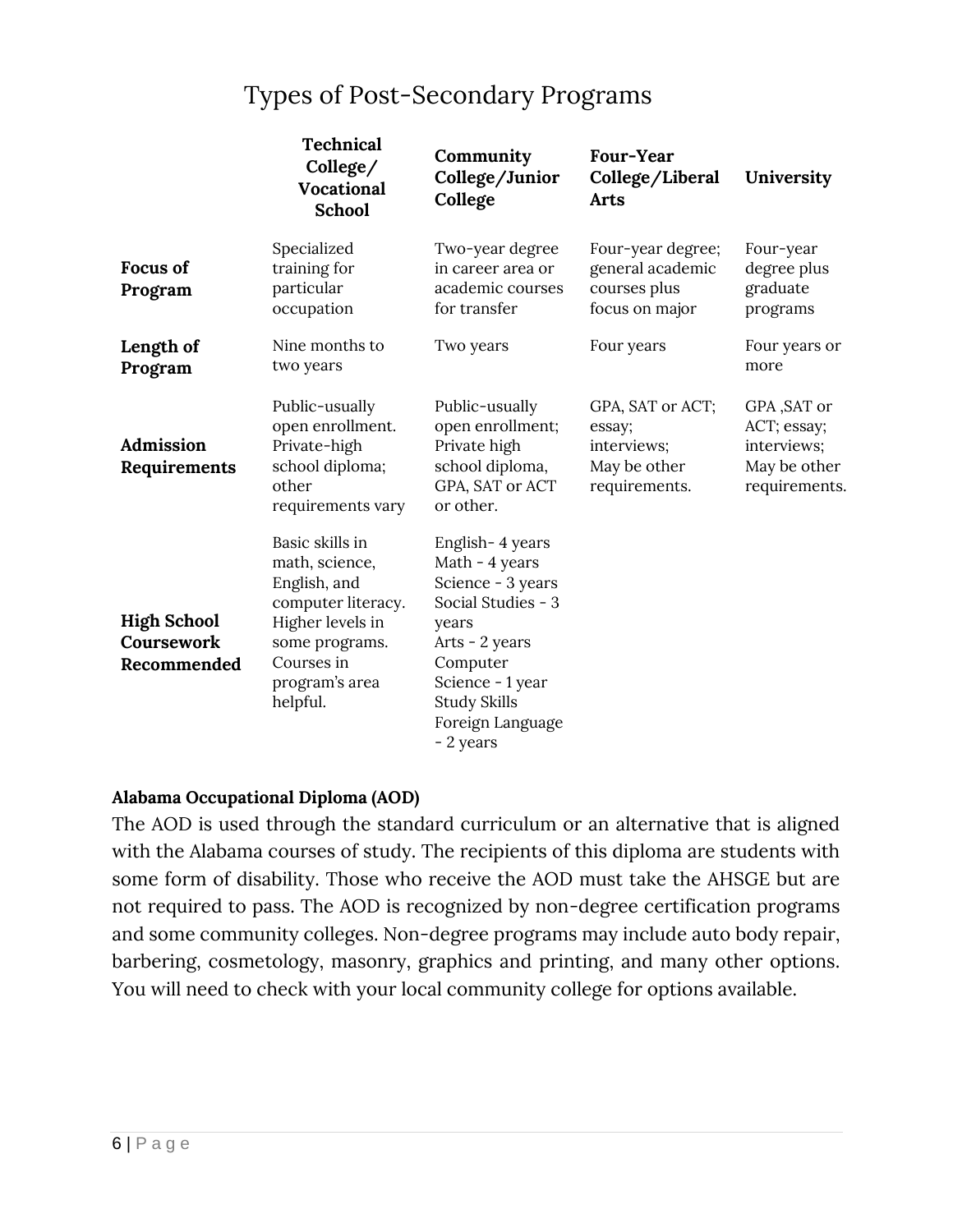## **College Application Requirements**

*Information taken from [WWW.COLLEGEBOARD.COM](http://www.collegeboard.com/)*

Applications vary from college to college, but most require some of all of the following:

#### **Application Form**

In the old days (well, a few years ago), you had one application option--a handwritten or typed form. Today, you can often apply online directly to an individual school or use the Common Application, entering your information just once.

#### **Application Fee**

The average college application fee is around \$35. (Some colleges charge up to \$60, while others don't have an application fee at all.) The fee is usually nonrefundable, even if you're not offered admission. Many colleges offer fee waivers for application from low-income families. If you need a fee waiver, call the college's admissions office for more information.

#### **High School Transcript**

This form is filled out of an official of your high school. It comes with your admissions materials, you should give it to the guidance office to complete as early as possible. Some colleges send this form directly to your school after receiving your application.

#### **Admissions Test Scores**

At many colleges, you have to submit SAT®, SAT Subject test ™, or ACT test scores. Test scores are a standard way of measuring a student's ability to do college-level work.

#### **Letters of Recommendation**

Your entire application should create a consistent portrait of who you are. Many private colleges ask you to submit one or more letters of recommendation from a teacher, counselor, or other adult who knows you well. When asking someone to write such a letter, be sure to do well before the college's deadline.

#### **Essay**

If you're applying to private colleges, your essay often plays a very important role. Whether you're writing an autobiographical statement or an essay on a specific theme, take the opportunity to express your individuality in a way that sets you apart from other applicants.

#### **Interview**

This is required or recommended by some colleges. Even if it's not required, it's a good idea to set up an interview because it gives you a chance to make a personal connection with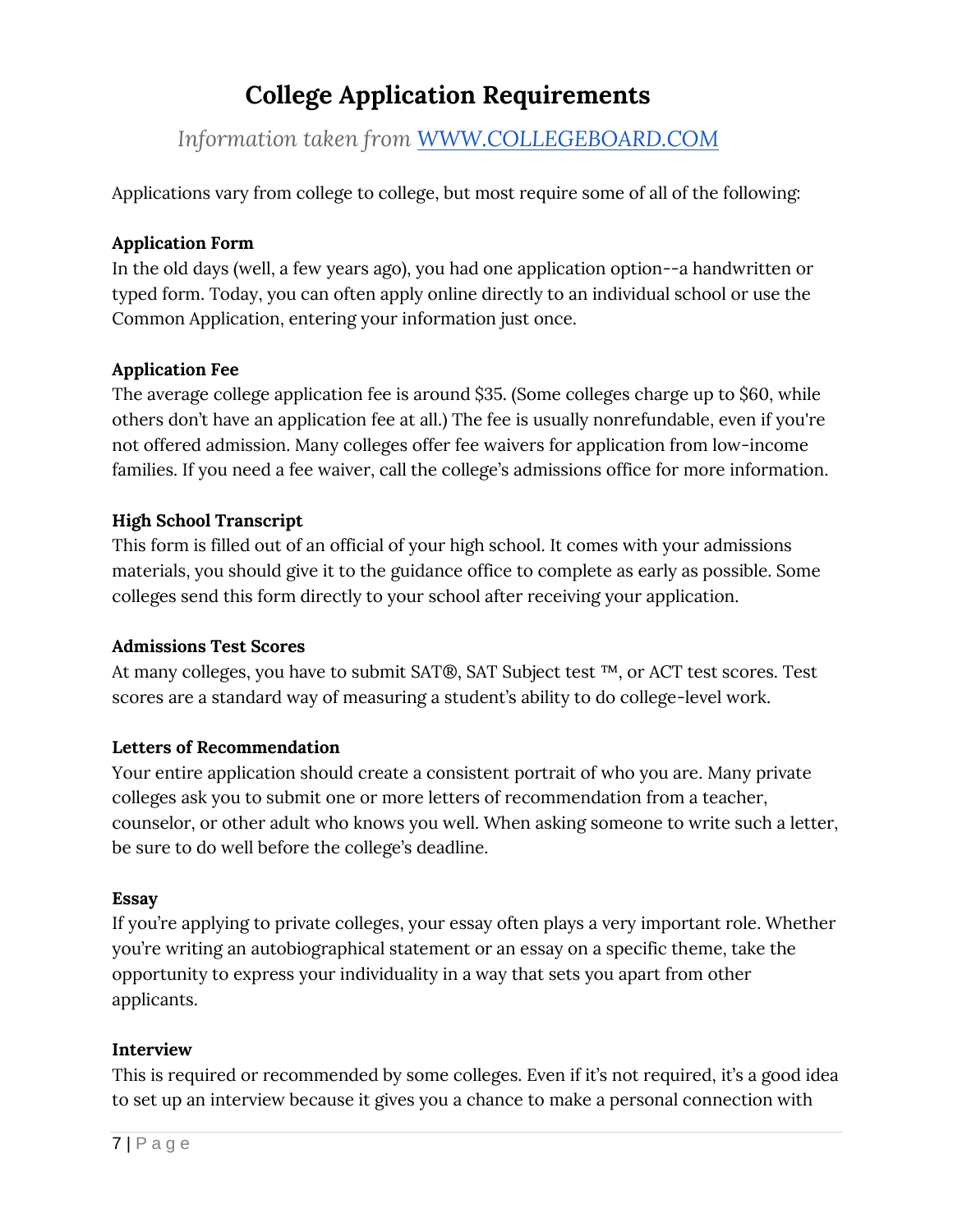someone who will have a voice in deciding whether or not you'll be offered admission. If you're too far away for an on-campus interview, try to arrange to meet with an alumnus in your community.

#### **Audition/Portfolio**

If you're applying for a program such as music, art, or design, you may have to document prior work by auditioning on campus or submitting an audio tape, slides, or some other sample of your work to demonstrate your ability.

#### **The Sum of the Parts**

Your entire application should create a consistent portrait of who you are and what you'll bring to the college. The more the pieces of the puzzle support one impression, the more confident the admissions committee will be in admitting you. If the essay or interview contradicts information you gave on other forms, you may cause them to have doubts about accepting you.

If all the parts of your application are filled out honestly and carefully, with an attention to your conviction that each school is a good match for you, you will come across in the best light possible.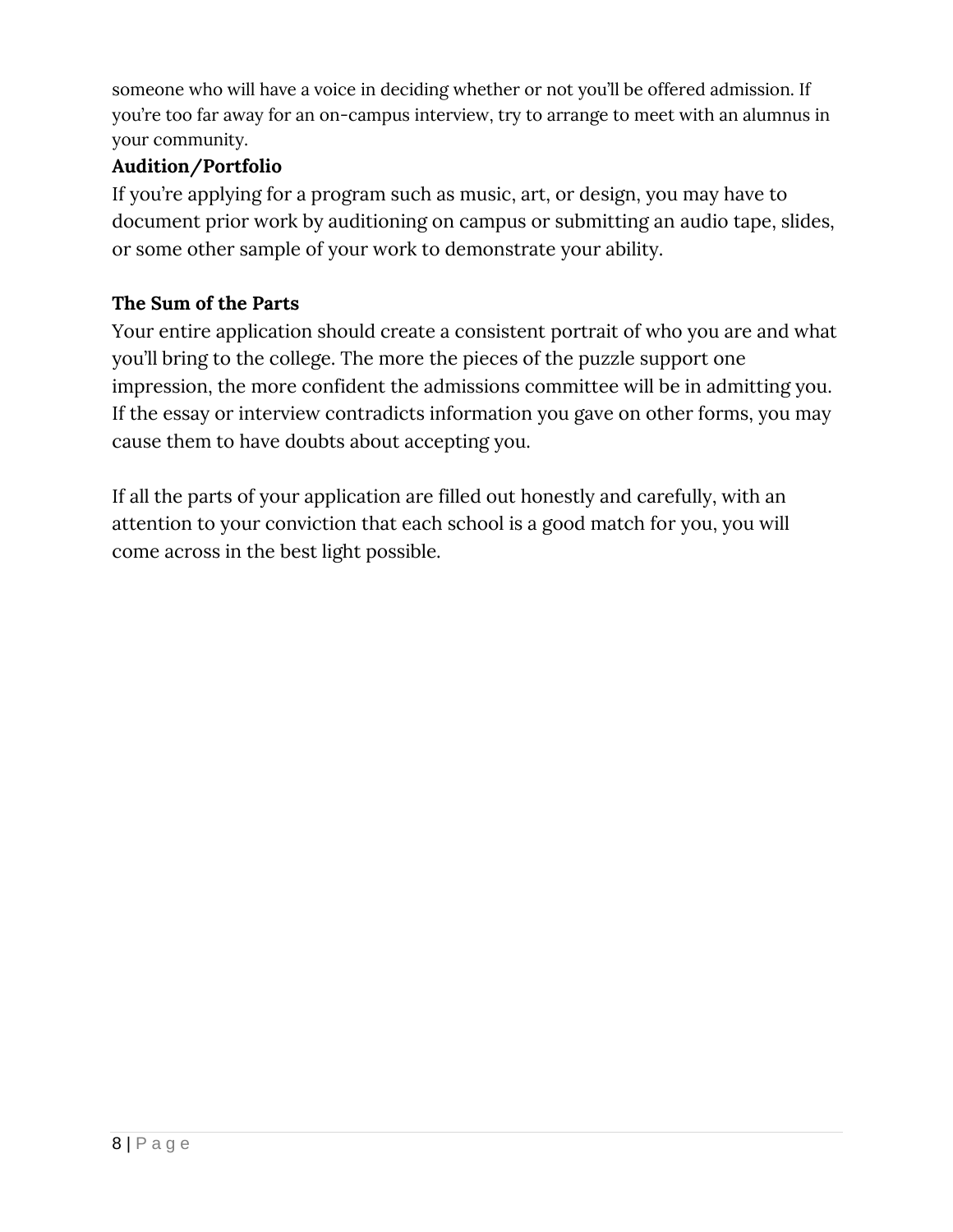## **Financing College**

#### COLLEGE IS EXPENSIVE

You will need to plan ahead to budget your college expenses. Remember, tuition is only part of how much it costs to attend college. Be sure to consider fees, room, computer/software, books, transportation, supplies, food/meal plan and any recreation or fun activities you'd like to do.

Once you calculate your school expenses, factor in financial resources including scholarships, grants, parent contributions, government and/or private loans, work study or off-campus work, gift money and savings.

*If a financial gap exists, you may want to see if you are eligible for financial assistance.*

Begin by completing the Free Application for Federal student Aid at [www.fafsa.ed.gov/](http://www.fafsa.ed.gov/) to see if you are eligible for grants, scholarships, work study jobs, or loans.

You do not have to pay back money from grants or scholarships but you do have to pay back loans.

Additional resources to explore financial assistance include;

- You High School Guidance Counselor
- Your college of choice
- Financial Aid office
- **Admissions**
- College Catalog
- **Student Organizations**
- Parents' employers
- Friends' parents
- Your community
- Large employers
- Civic and Religious Organizations
- Scholarship Search Engines
- Disability-specific organizations

The ADRS public website has more information about financial resources at [www.rehab.state.al.us/](http://www.rehab.state.al.us/). Under "Information for College students" you can find resources for financial aid for higher education from a number of different places.

**Start early!** Scholarships have early deadlines. Each scholarship will indicate the last day to apply. If you miss the deadline, you miss the opportunity for free money. Go to [www.SayStudent.com/scholarship](http://www.saystudent.com/scholarship) search and additional resources to assist you in putting together a financial aid application. You may want to do a Google search for "scholarship applications" to get additional resources available.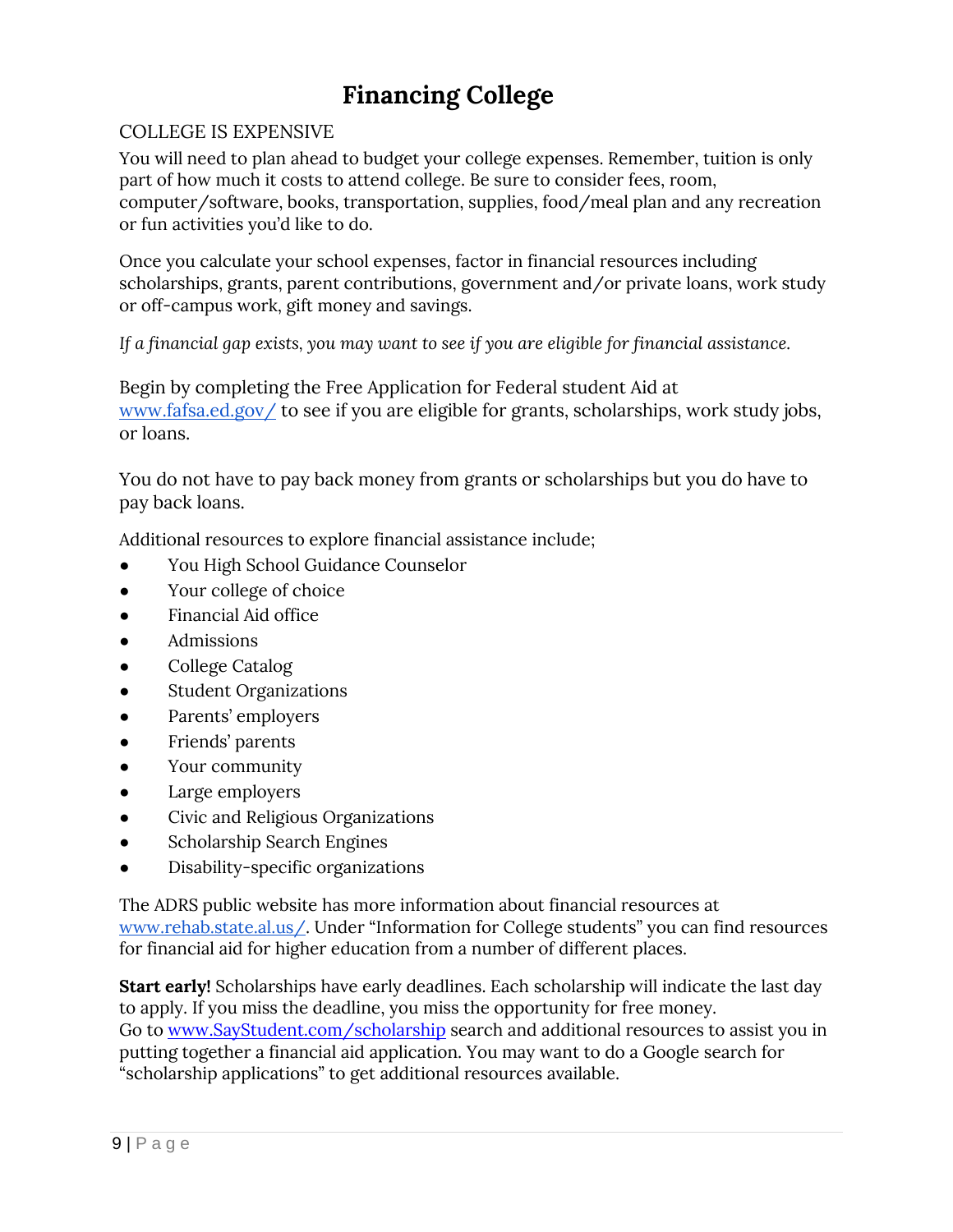## **Process for Registering for Accommodations**

Applying for Accommodations

Disability Support Services offices have similar procedures for setting up accommodations and services for students with disabilities.

Because all schools, however, are not exactly the same, the first and most important step is to contact the institution and find out what the application procedures and documentation requirements are.

The office that provides services for students with disabilities may be called different things. You may try locating the office by searching for one of the following:

| ADA Office                    | <b>Disability Support Services</b> |
|-------------------------------|------------------------------------|
| Office of Disability Services | <b>Student Support Services</b>    |

Some schools do not have stand-alone offices that service students with disabilities. The person that coordinates accommodations may have multiple roles. You may try the following offices to locate where services are housed:

**Counseling services by Counseling Services** Student Support Services

● Student Affairs ● TRIO Academic Services

**Academic Support Services** 

#### **Documentation**

You will be required to submit documentation of your disability in order to be determined as eligible to receive accommodations. Be sure to check with your institution to find out the specific documentation guidelines. Some of the things that you may be required to submit include documentation that meets these criteria:

- Current (usually within 3 years)
- Testing that was completed as an adult. You may consider exploring your high school as a resource to provide testing prior to graduation if you have not been tested as an adult.
- Submitted by a qualified evaluator
- Description of diagnosis, assessment methodology
- Discussion of current limitations and suggestions for accommodations **Important Notes**
- Just because you received accommodations in high school or another college or university, does not mean you are automatically eligible to receive accommodations at another institution.
- Many high school students have an IEP or 504 Plan. Generally, these are not sufficient to receive accommodations in college. You will likely need to have original documentation from a diagnosing professional or evaluator.
- Accommodations are generally not retroactive. You begin receiving accommodations once you are completely registered.
- This process may take several days to weeks to complete depending on the completeness of the documentation submitted.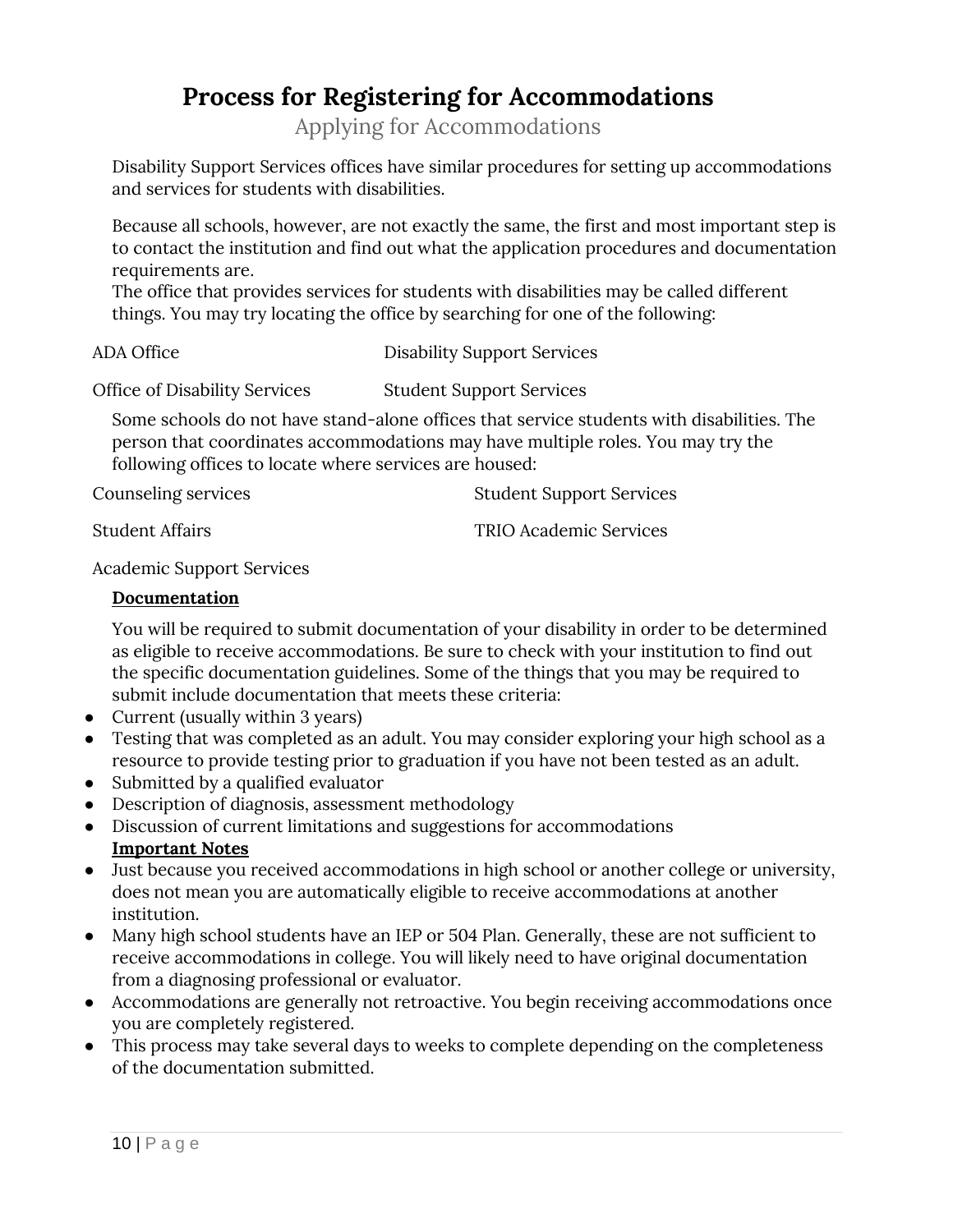● Having a diagnosed disability does not necessarily mean you will qualify for accommodations.

## **Initiating Classroom Accommodations with Instructors**

- 1. **Make an appointment.** Request an appointment with the instructor or go by his/her office during office hours. It is not advisable to attempt to discuss your disability or accommodation request with your instructor in front of the class or as he/she is coming from or going to a lecture.
- 2. **Verification to instructors.** Present "accommodation letter" when you talk with your instructor. If the instructor questions your need for accommodation or has questions you are not comfortable answering or feel you cannot answer effectively, encourage him/her to call the Disability Support Services office. You should also contact DSS.
- 3. **Be specific.** When meeting with the instructor, make sure your accommodation request is specific and details of implementation (when, where, how) are mutually understood and agreeable. Remember, you do not have to disclose your specific disability if you do not want to do so. If you are uncomfortable identifying your disability, keep the conversation focused on accommodation arrangements.
- 4. **Stay in communication**. Students and faculty are encouraged to maintain ongoing conversations throughout the semester regarding accommodations. Do not assume that something is scheduled or taken care of, unless you have specifically discussed it with your instructor. Also, since instructors are often very busy, it is advisable to remind them of planned accommodations for the class meeting before to avoid difficulty. Arrangements for testing accommodations should be refreshed at least a week (5 working days) before an exam.
- 5. **Report problems to the disability Support Services Office.** If problems arise which cannot be satisfactorily resolved between you and the instructor, contact DSS staff for assistance. DSS staff will attempt to resolve the issues causing concerns by assisting the student in discussing issues with the instructor or head of the department in an effort to clarify and resolve the issues. Most situations are positively resolved through DSS consultation. However, there is a dispute resolution process and a formal complaint procedure, if needed. Check with your institution for the specific procedure.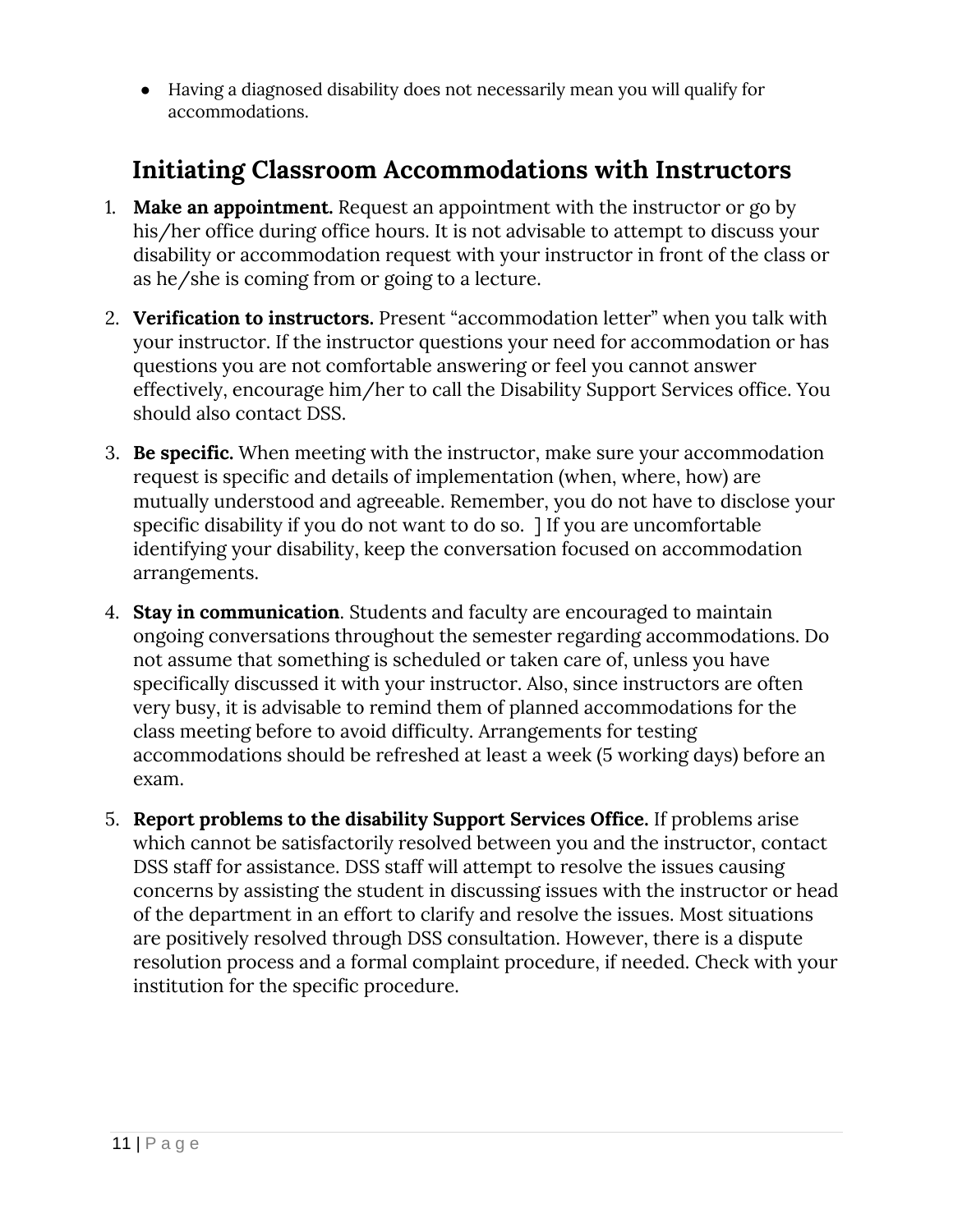## **Helpful Tips for Receiving Accommodations in College**

**Start the process early.** As soon as you are accepted to the institution, start the process of applying for services from the office that works with students with disabilities.

**It is your responsibility to self-identify and disclose your disability to an institution.** Some schools will have you complete an application to start this process. Do not assume that an institution knows you desire accommodations; this is up to you to let them know.

**Find out the documentation requirements of the institution.** You can do this by calling the office that works with students with disabilities or you may be able to find information on the institution's website.

**Provide the necessary documentation.** It is your responsibility to provide the required documentation; this includes all the necessary testing and assessments for your disability.

**Remember, just because you have a disability, doesn't automatically mean you qualify for services.** Each institution will make that determination on a case-bycase basis on the documentation submitted.

**Make requests for special accommodations early.** If you require accommodations that need special arrangements, such as an interpreter or captionist, books in alternative format, special assistive technology (including software and hardware), you need to notify the disability services office as far in advance as possible to ensure that these accommodations will be provided in a timely manner.

**Communicate with your Disability Services Office.** If you experience any difficulty, discrimination or feel like you are being treated differently because of your disability, you need to notify the disability services office as soon as possible so they can assist in finding a solution to the problem.

**Purpose of Accommodations.** Accommodations are designed to provide support for your disability so that you can perform up to your potential. They are not designed to provide an advantage compared to your peers.

**You are held to the same standard as all other students.** Students with disabilities are expected to complete the essential requirements of all classes, just like every other student. It is possible for accommodations to be denied if they alter the nature or format of the class or the essential requirements.

**Disability services are not obligated to provide personal services unless they are available to the general student population.** This includes tutoring, transportation, and personal services (such as an aide).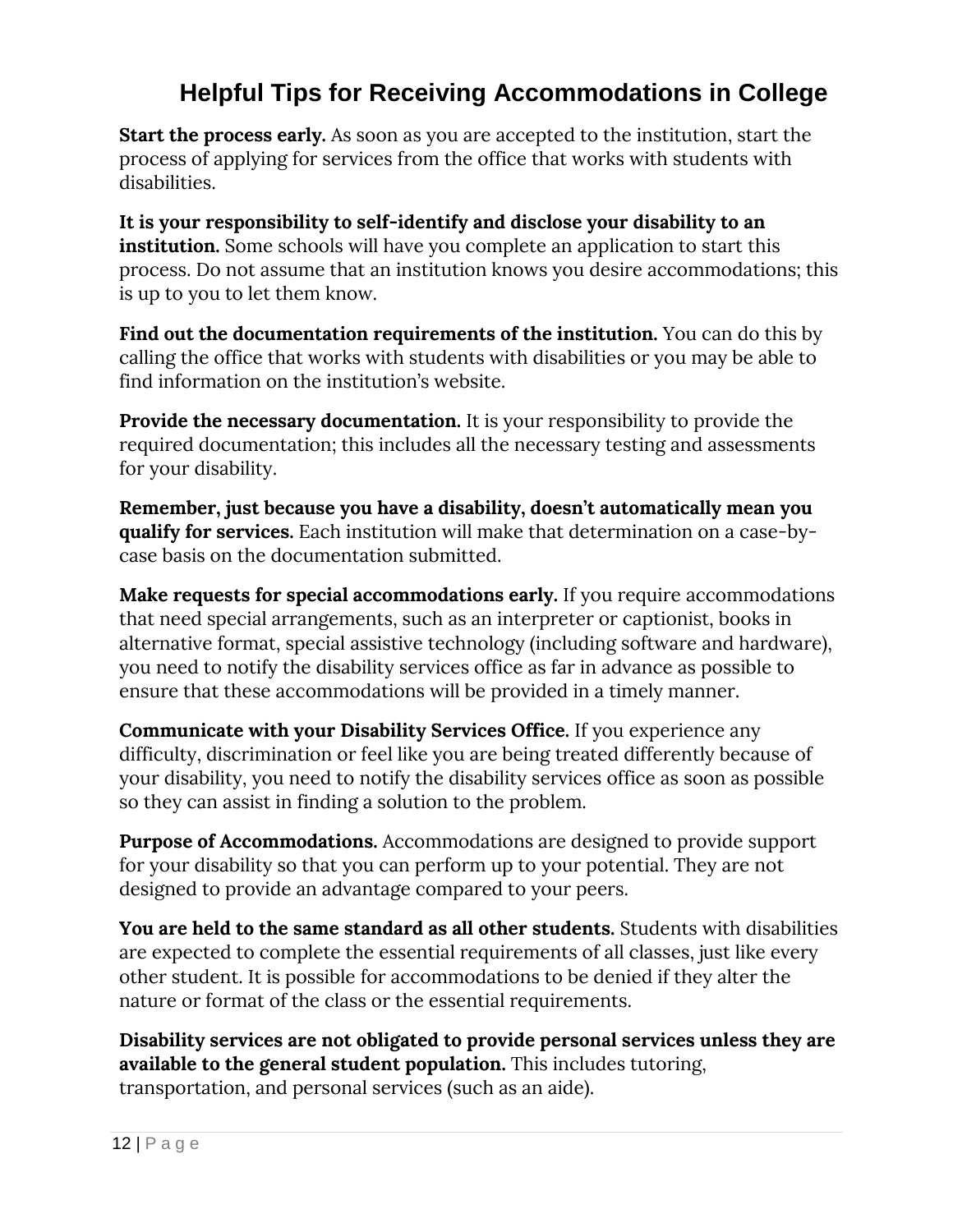## **Self-Advocacy**

Now that you are in college, it's up to you to advocate for yourself and your needs. When you were in high school, your parents and teachers likely determined what you needed and discussed your disability. Teachers and parents likely identified that you had a disability and made arrangements for you to receive services. In college, the process works much differently. In college, you must do the following to receive accommodations:

- It is the student's responsibility to self-identify and disclose a disability to an institution.
- It is the student's responsibility to provide the necessary required documentation of a disability.

In addition to self-identifying and providing the necessary documentation, you will need to be able to answer these questions when arranging for your accommodations"

- What is your disability?
- How does your disability affect you in the classroom?
- What accommodations have been helpful in the past?
- What accommodations do you think you need?

Advocating for yourself also means that it is your responsibility to talk to your professors about what you need. You may choose to use some accommodations in some classes and choose not to use them in others. So, you will need to be able to discuss the following with professions:

- Which accommodations you intend to use in the classroom (don't assume that they know)
- Coordinate with them how the accommodations will be provided, such as extended time on tests, alternative format for testing, etc.

Professors and instructors will not remind you when assignments are due if you have incomplete assignments. They will have no parental contact. They expect that you will read, save, and refer back to your course syllabus. You are completely responsible for your classes. If you need assistance, they expect you to approach them and ask.

Some other examples of things you will need to do to advocate for yourself in college:

- Act as independent adults
- Arrange your own weekly schedule
- Contact your instructors regarding assistance
- Arrange for and obtain your own personal tutoring
- Self-monitor and seek assistance and help when needed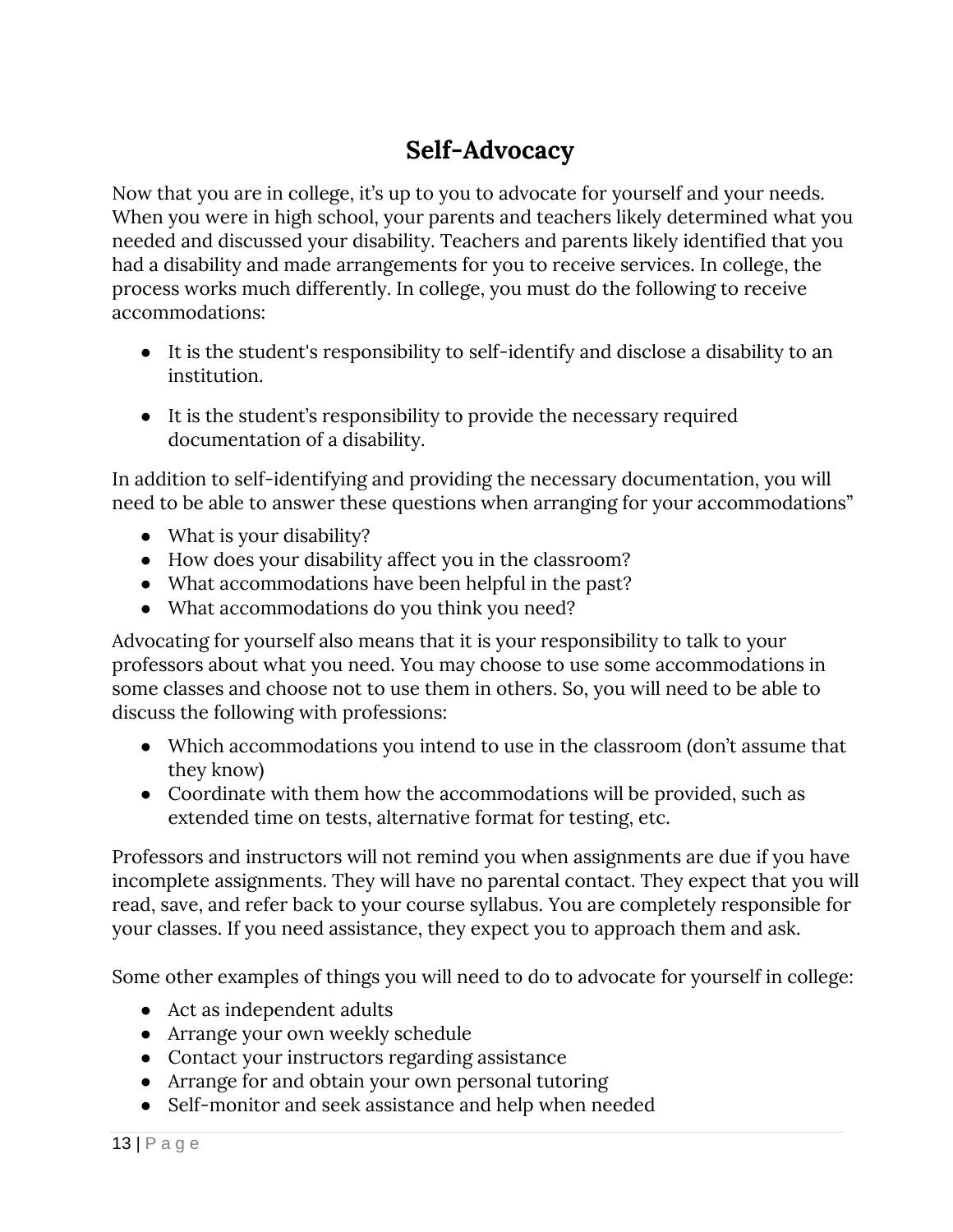## **Personal Services in Post-Secondary Education**

One of the biggest differences between high school and college for students with disabilities is the difference in services provided. Personal services are services such as personal care, transportation, tutoring and other services that meet the one-on-one needs of a student. The college is not required to provide such services unless the service is available to all students attending the school.

#### Transportation

Parking and transportation are an issue for all college campuses. It's important to communicate with parking services on campus to arrange for handicapped parking if one qualifies, since this service is usually coordinated by the parking office on campus, not the Disability Services Office. Unless transportation is provided to all students on campus, the school is not required to provide transportation services to students with disabilities.

Transportation Resources for the Opelika Area:

● Lee Russell Public Transit:<http://www.lrcog.com/LRPT.html>

#### Personal Aide

While post-secondary schools are not required to provide personal services to students with disabilities, they are required to work with the student to ensure the personal assistant has the necessary access to assist the student when needed. This may include entrance to the student's residence hall to assist with bathing and other personal needs. This may also include allowing the personal aide to attend class with the student to physically assist with pushing the student's wheelchair, to assist with taking notes or other personal needs the student may have.

#### Tutoring

Many students in college find the need for tutoring services at some point in their college career. It's important to note that tutoring services are not considered an academic accommodation for students with disabilities. If tutoring services are available to all students, it must be made accessible to students with disabilities. However, if tutoring is not available to all students at the institution, the school is not required to provide the services to students with disabilities.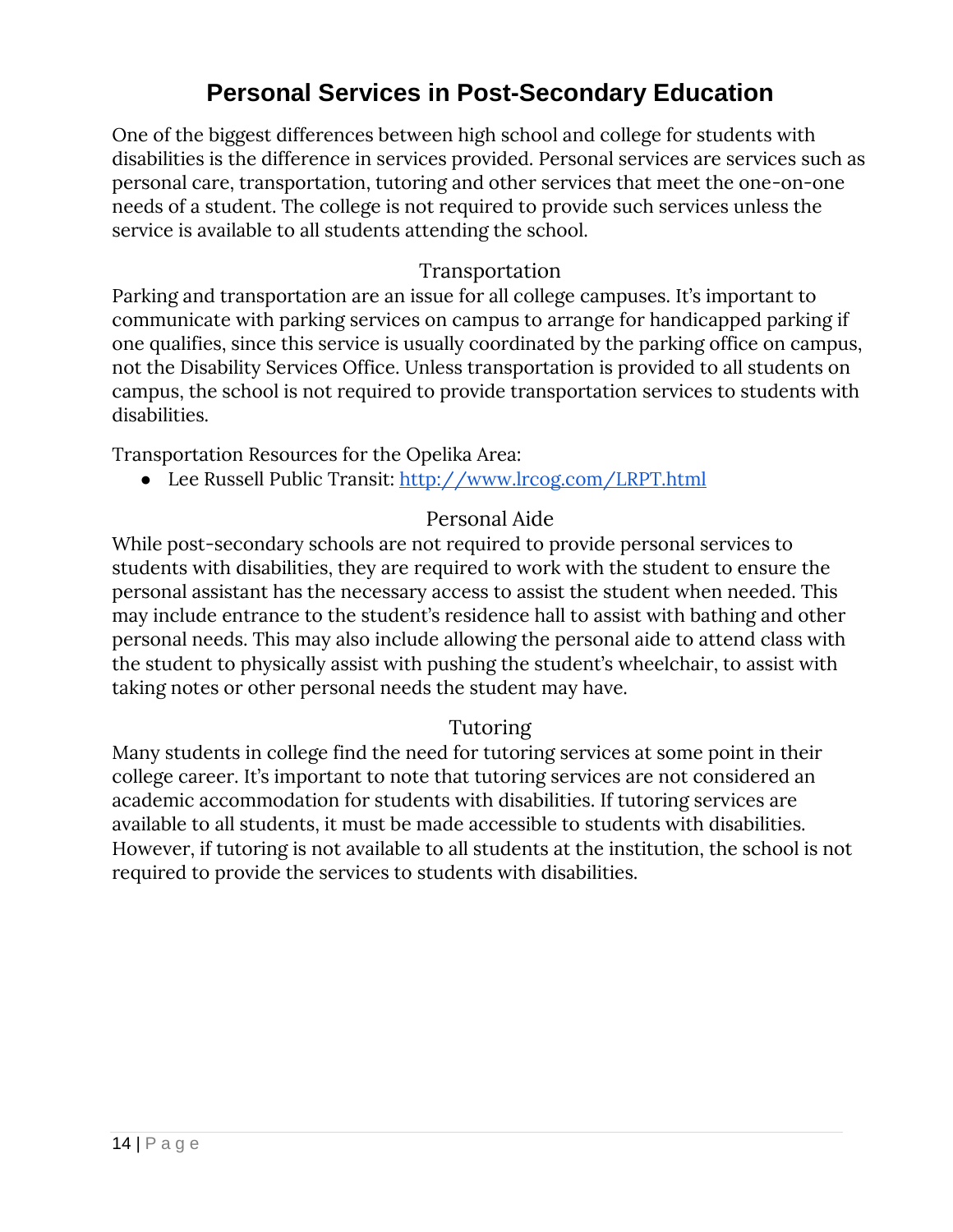## **The Differences in Legal Rights and Responsibilities in Secondary and Post-Secondary Education**

In order to understand the differences between being a new student in special education in high school and being a college student with a disability, you have to have a basic understanding of the legislation that dictates how each of those educational settings operate. The following chart will help you compare the laws:

|                                                                                                                                                                                                                                                                                                                                                                                                                                                                       | <b>Secondary Education</b>                                                                                                                                                                                                                                                                                                                                                                          | <b>Post-Secondary Education</b>                                                                                                                                                                                                                                                                                                                                        |
|-----------------------------------------------------------------------------------------------------------------------------------------------------------------------------------------------------------------------------------------------------------------------------------------------------------------------------------------------------------------------------------------------------------------------------------------------------------------------|-----------------------------------------------------------------------------------------------------------------------------------------------------------------------------------------------------------------------------------------------------------------------------------------------------------------------------------------------------------------------------------------------------|------------------------------------------------------------------------------------------------------------------------------------------------------------------------------------------------------------------------------------------------------------------------------------------------------------------------------------------------------------------------|
| What is<br>the law?                                                                                                                                                                                                                                                                                                                                                                                                                                                   | <b>IDEAL:</b> Individuals with Disabilities<br><b>Education Act</b><br>504: Section 504 of the Rehabilitation Act<br>of 1973<br>ADA: Americans with Disabilities Act of<br>1990                                                                                                                                                                                                                     | 504: Section 504 of the Rehabilitation Act<br>of 1973, particular reference to Subpart E<br><b>ADA:</b> Americans with Disabilities Act                                                                                                                                                                                                                                |
| What is<br>the intent<br>of the<br>law?                                                                                                                                                                                                                                                                                                                                                                                                                               | <b>IDEA:</b> To provide a free, appropriate<br>public education in the least restrictive<br>environment to identify students with<br>disabilities, including special education<br>and related services.<br>504/ADA: To ensure that no otherwise<br>qualified person with a disability is denied<br>access to, benefits of, or is subject to<br>discrimination solely on the basis of<br>disability. | 504/ADA: To ensure that no otherwise<br>qualified person with a disability is<br>denied access to, benefits of, or is subject<br>to discrimination solely on the basis of<br>disability.                                                                                                                                                                               |
| Who is<br>covered<br>under the<br>law?                                                                                                                                                                                                                                                                                                                                                                                                                                | IDEA: All infants, children and youth<br>requiring special education services until<br>age 21 or graduation from high school.                                                                                                                                                                                                                                                                       | 504/ADA: All qualified persons with<br>disabilities who, with or without<br>reasonable accommodations, meet the<br>college's admissions requirements and<br>the specific entry level criteria for the<br>specific program and who can document<br>the existence of a disability as defined by<br>Section 504.                                                          |
| What is a<br><b>IDEA:</b> A list of 13 disability classification<br>areas are defined in IDEA and include<br>disability?<br>specific learning disabilities.<br>504/ADA: have no such list. A person with<br>a disability is defined as anyone who has:<br>Any physical or mental impairment<br>1.<br>which substantially limits one or<br>more major life functions;<br>A history of such an impairment<br>2.<br>Or is regarded as having such an<br>3.<br>impairment |                                                                                                                                                                                                                                                                                                                                                                                                     | 504/ADA: A person with a disability is<br>defined as anyone who has:<br>Any physical or mental<br>1.<br>impairment which substantially<br>limits one or more major life<br>functions;<br>A history of such an impairment<br>2.<br>3.<br>Or is regarded as having such an<br>impairment<br>ADA: also includes HIV status and<br>contagious and non-contagious diseases. |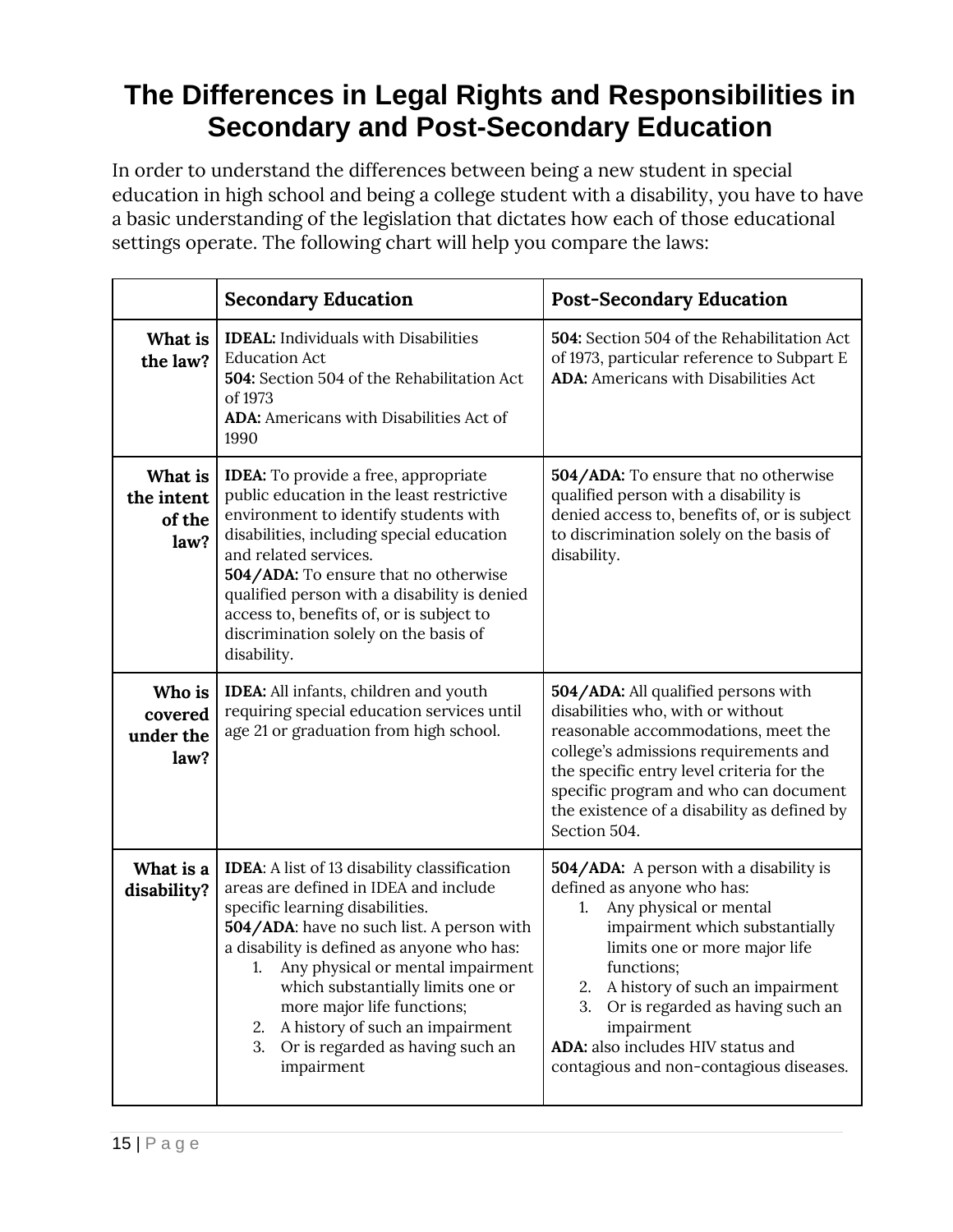| Who is<br>responsible for<br>identifying and<br>documenting<br>needs? | School districts are responsible<br>for identifying and evaluating<br>potential students with<br>disabilities. When such a<br>determination is made, the<br>district plans educational services<br>for classified students at no<br>expense to the family.                                                                                      | Students are responsible for self-<br>identification and for obtaining<br>disability documentation from a<br>professional who is qualified to<br>assess their particular disability;<br>cost of the evaluation must be<br>assumed by the student, not the<br>post-secondary institution.                                                                                                                                       |
|-----------------------------------------------------------------------|-------------------------------------------------------------------------------------------------------------------------------------------------------------------------------------------------------------------------------------------------------------------------------------------------------------------------------------------------|--------------------------------------------------------------------------------------------------------------------------------------------------------------------------------------------------------------------------------------------------------------------------------------------------------------------------------------------------------------------------------------------------------------------------------|
| Who is<br>responsible for<br>initiating service<br>delivery?          | School districts are responsible<br>for identifying students with<br>disabilities and providing special<br>education programs and services,<br>including related services, and<br>transition services as delineated<br>in an Individual Education<br>Program.                                                                                   | Students are responsible for<br>notifying the disability Support<br>Services staff of their disability<br>and their need for reasonable<br>accommodations.<br>Accommodations (not special<br>education) are provided on a<br>case-by-case, as needed basis in<br>order for students with<br>disabilities to have equal access<br>to the institution's programs and<br>activities.                                              |
| Who is<br>responsible for<br>enforcing the<br>law?                    | <b>IDEA</b> is an entitlement law,<br>enforced by the Office of Special<br><b>Education and Rehabilitation</b><br>Services in the US Department of<br>Education. Local enforcement is<br>the responsibility of the NYS<br>Department of Education office<br>of Vocation and Education<br>Services for Individuals with<br>Disabilities (VESID). | 504/ADA: are civil rights statutes<br>overseen by the Office of Civil<br>Rights (OCR) and the US<br>Department of Justice in<br>conjunction with the Equal<br><b>Employment Opportunity</b><br><b>Commission (EEOC).</b>                                                                                                                                                                                                       |
| What about<br>advocacy?                                               | The parent or guardian is the<br>primary advocate. Students with<br>disabilities from age 14 must be<br>invited to participate in the IEP<br>process. If the student does not<br>attend, the district must ensure<br>the student's preferences and<br>interests are considered.                                                                 | Students must be able to self-<br>identify and discuss their<br>disability and needs in order to<br>work with the Disability Support<br>staff to implement reasonable<br>accommodations. The Family<br><b>Educational Rights Privacy Act</b><br>(FERPA) guarantees student<br>confidentiality. Conversations<br>with parents regarding<br>confidential information<br>without written consent from<br>the student are illegal. |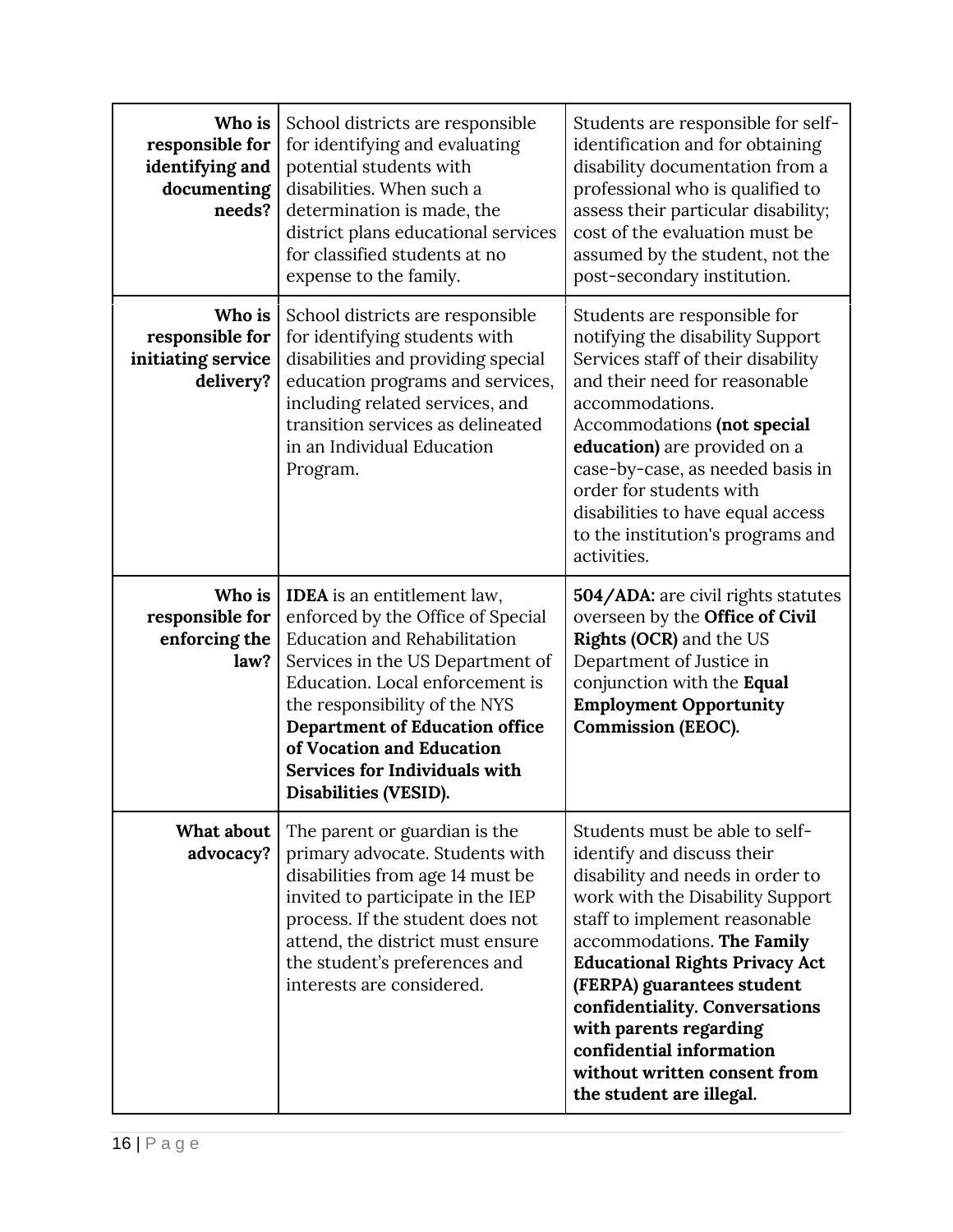## **Basic Principles of the ADA for Colleges & Universities**

By J. Trey Duffy

- 1. **The ADA is a civil rights law intended to provide equal access and opportunity for people with disabilities.** It is not intended to afford anyone special privileges.
- 2. **Disability = Impairment + Substantial Limitation + Major Life Activity.** Determining impairments and major life activities is relatively straightforward. Measuring what constitutes a "substantial limitation" is the complete aspect of determining disability. Not everyone with impairment is disabled; only those whose impairment rise to the level of substantial limitation" are qualified as disabled.
- 3. **The individual must be otherwise qualified.** In education, this means the individual meets the academic and technical standards for admission or participation. However, if the qualification for attending a specific event, such as a lecture or performance, is having a ticket, then an individual with a disability processing a ticket is qualified.
- 4. **Institutions must provide reasonable accommodations to qualified individuals with disabilities.** Reasonable accommodations are modifications to policies, practices of environments that allow an individual with a disability equal access or opportunity.
- 5. **Institutions do not need to provide a reasonable accommodation if it fundamentally alters the nature of the program or activity.** For example, a student, who because of their disability will miss several weeks of class, asks for permission to work from home and not attend class. This may be reasonable, but the request can be denied if the instructor/college believes attending class is fundamental. Attendance may be fundamental in a foreign language class and not be fundamental in math (e.g. all the math assignments can be done at home and class participation may not be an essential requirement.)
- 6. **Students must self-identify, provide documentation of disability, and request services and accommodations.** Accommodations requested after the fact are not appropriate and generally need not be provided.
- 7. **The institution can decide on the type of accommodation to be provided and need not always provide what is requested.** The institution should consider specific requests and provide them whenever reasonable and feasible. The primary issue is that accommodations need to be "effective."
- 8. **Only individuals who currently have a "disability" are entitled to accommodations.** An individual with a "history" of a disability is protected from discrimination but is not disabled for the purposes of receiving services and accommodations. For example, an individual acquires the substantially limiting impairment of cancer. For two years, the student requests and receives accommodations. Three years after being diagnosed, the student is fully recovered. The student no longer is disabled. However, they are protected against discrimination related to their prior history of having cancer.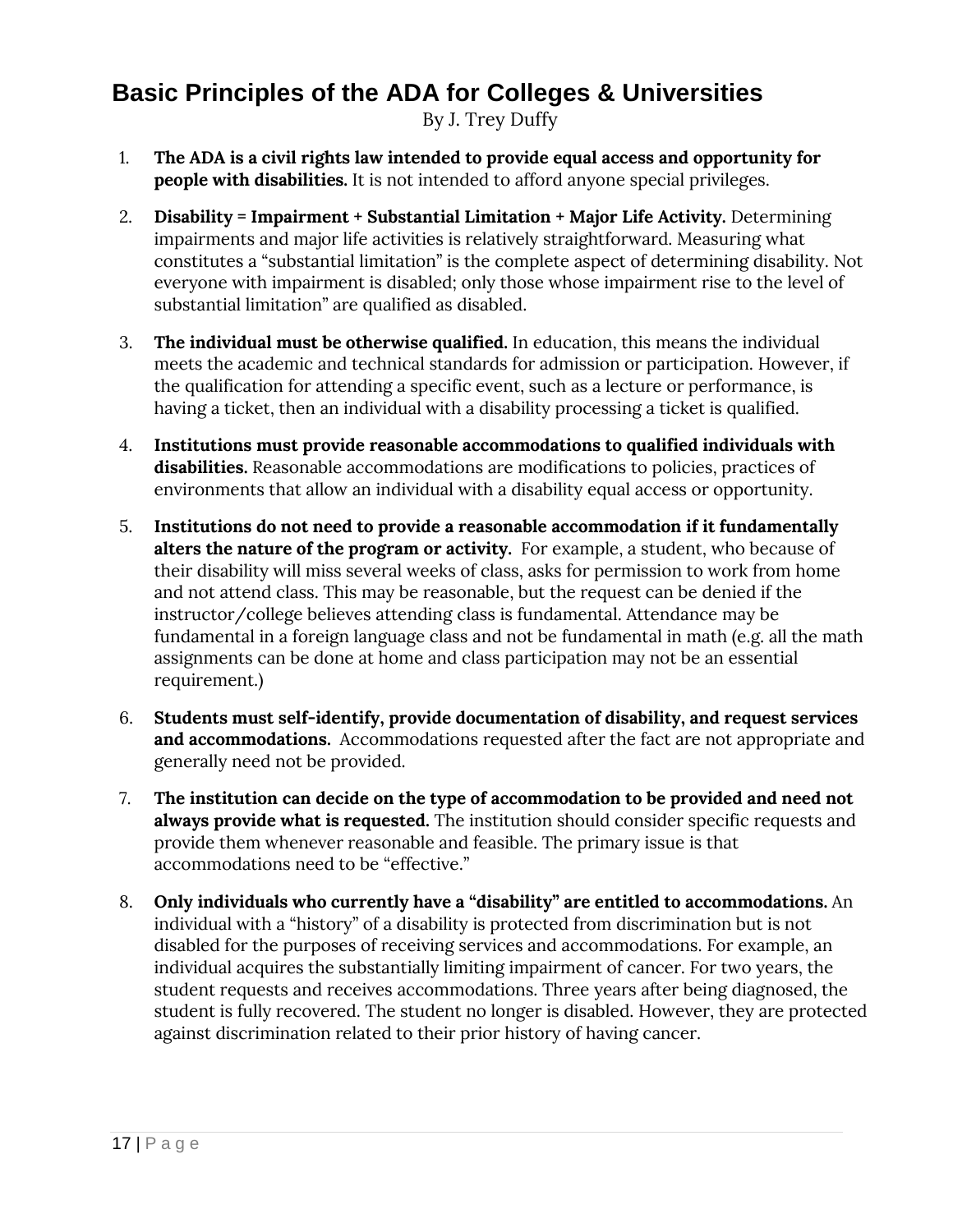## **Confidentiality and Your Disability**

Now that you are in college, you are an adult. The laws of the United States recognize an 18-year-old as an adult. All documentation, forms, and information that you submit to a Disability Services Office are kept in a confidential file. Disability Services personnel will not discuss your information with anyone without your specific permission.

This includes faculty, doctors, and parents. Under the family Education Rights Privacy Act (FERPA) no person from the college can discuss confidential information, which includes anything related to grades or disabilities without permission from the student.

**Faculty.** If a faculty member calls to ask questions about your accommodations, with your permission, DS personnel may discuss your specific accommodations with them. They may not, at any time, release information about your disability or diagnosis, as this is confidential information.

You are encouraged to not disclose your disability to faculty as well. Some faculty, being well-intentioned, may say, "If you tell me your disability, then I can know better how to help you." You do not need to tell them your disability in order for them to provide accommodations. If you have given them your accommodations memo, then you can let them know that the accommodations listed will be helpful to you. If you have any difficulty with faculty telling you that they need to know your disability, please contact the DSS office as soon as possible.

**Parents.** Federal law prohibits college personnel from discussing confidential information with your parents as well. This includes any information related to grades or disabilities. Our office cannot release any confidential information without your explicit permission. At the high school level, the relationship is between the school district and your parents; at the college level, the relationship is between the college and the student.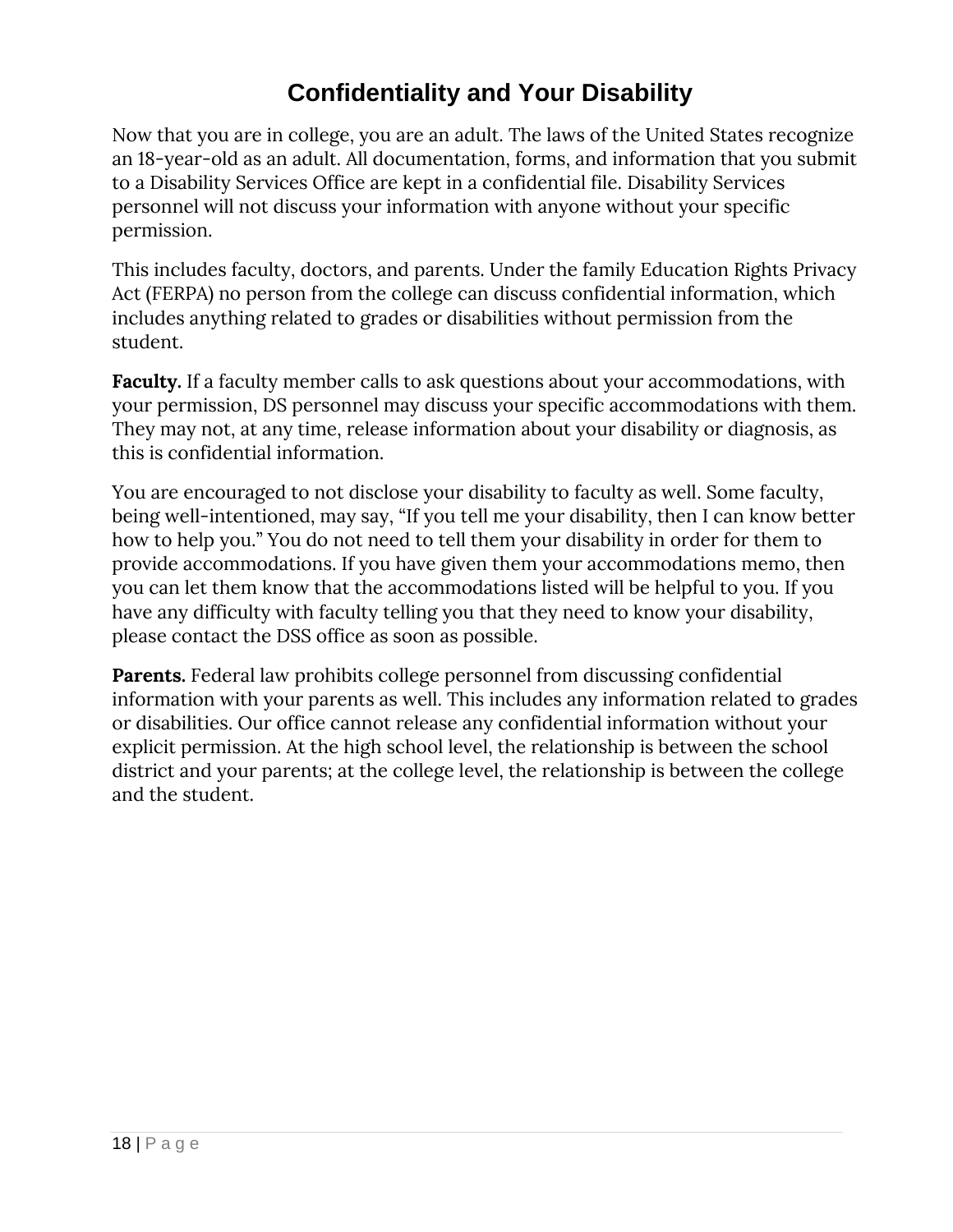## **What are the Differences between High School and College?**

| In High School                                                                                   | In College                                                                                                                                                                  |
|--------------------------------------------------------------------------------------------------|-----------------------------------------------------------------------------------------------------------------------------------------------------------------------------|
| High school, you are entitled to education.                                                      | In College, you have a "right to equal access"<br>to education."                                                                                                            |
| Accommodations are designed to make you<br>successful and lead to graduation.                    | Accommodations are designed to "level the<br>playing field" between students with<br>disabilities and those without.                                                        |
| You have a group of people making a<br>specialized plan for your education (504<br>plan or IEP). | You are responsible for designing your<br>educational experiences and plan for<br>success.                                                                                  |
| Laws governing high school education are.<br>included in the IDEA of 2004.                       | Laws governing education for students with<br>disabilities in college are the Americans with<br>Disabilities Act 1990 and Section 504 of the<br>Rehabilitation Act of 1973. |

For Students with Disabilities

| In High School                                                                                                             | In College                                                                                                                                           |
|----------------------------------------------------------------------------------------------------------------------------|------------------------------------------------------------------------------------------------------------------------------------------------------|
| High school is mandatory and usually free.                                                                                 | College is voluntary and expensive.                                                                                                                  |
| Your time is structured by others.                                                                                         | You manage your own time.                                                                                                                            |
| You can count on parents and teachers to<br>remind you of your responsibilities and to<br>guide you in setting priorities. | You must balance your responsibilities and<br>set priorities.                                                                                        |
| Each day you proceed from one class directly<br>to another, spending 6 hours each day-30<br>hours a week-in class.         | You often have hours between classes; class<br>times vary throughout the day and evening<br>and you spend only 12 to 16 hours each week<br>in class. |
| Most of your classes are arranged for you.                                                                                 | You arrange your own schedule in<br>consultation with our adviser. Schedules tend<br>to look lighter than they really are.                           |
| You are not responsible for knowing what it<br>takes to graduate.                                                          | Graduation requirements are complex. You<br>are expected to know those that apply to you.                                                            |
| Guiding principle: You will usually be told<br>what to do and corrected if your behavior is<br>out of line.                | Guiding principle: You are expected to take<br>responsibility for what you do and don't do as<br>well as for the consequences of your<br>decisions.  |

### General Differences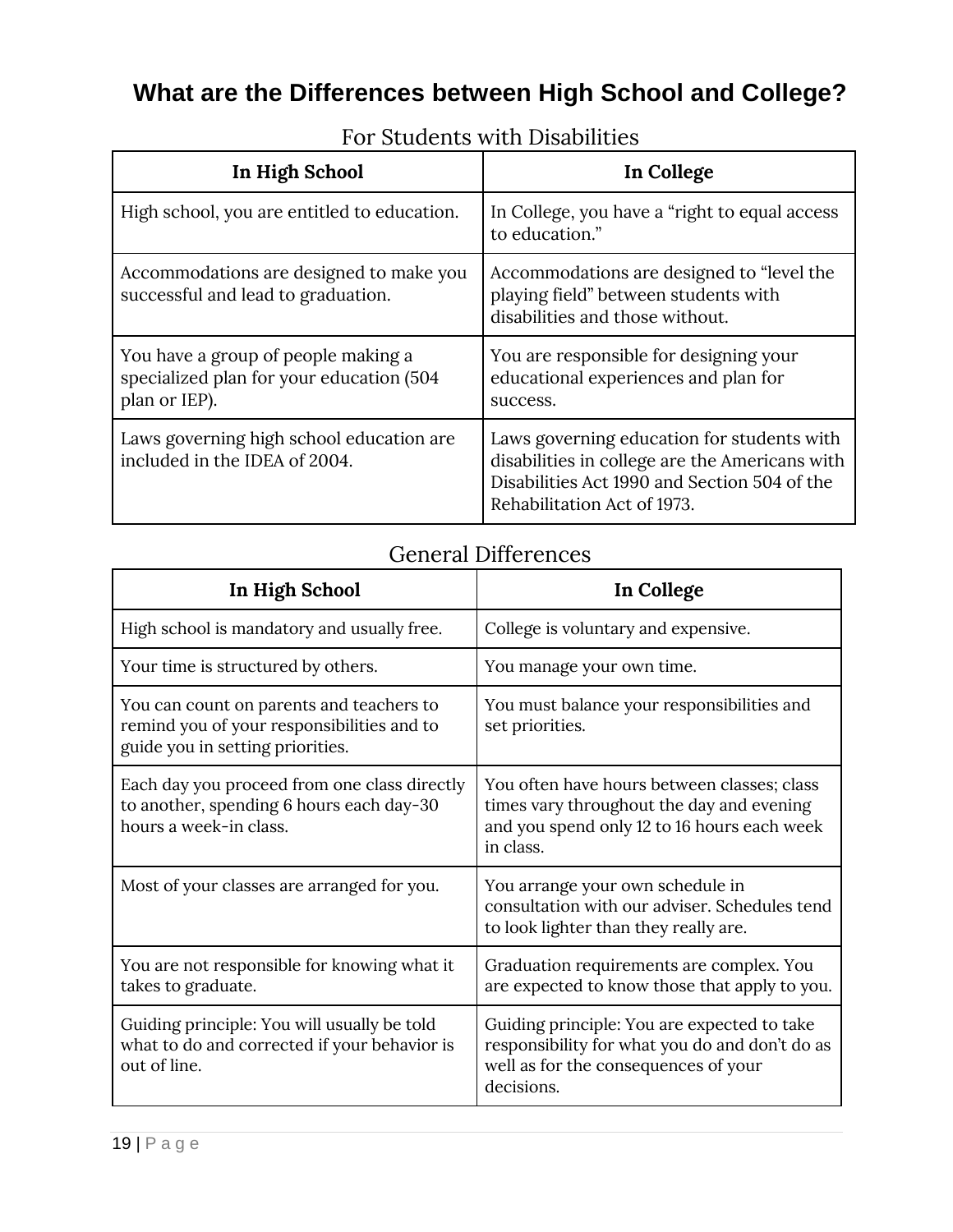| Classes                                                                                                 |                                                                                                                                                                            |  |
|---------------------------------------------------------------------------------------------------------|----------------------------------------------------------------------------------------------------------------------------------------------------------------------------|--|
| In High School                                                                                          | In College                                                                                                                                                                 |  |
| You do most of your studying in class, with<br>homework as a back-up.                                   | You do most of your studying outside of class (at<br>least 2 to 3 hours outside of class for each hour in<br>class) with lectures and other class work as a<br>guide.      |  |
| You seldom need to read anything more than<br>once, and sometimes listening in class is<br>enough.      | You need to review class notes and text material<br>regularly.                                                                                                             |  |
| You are provided with textbooks at no expense.                                                          | You need to budget substantial funds for<br>textbooks.                                                                                                                     |  |
| You are expected to read short assignments<br>that are then discussed, and often re-taught in<br>class. | You are assigned substantial amounts of reading<br>and writing which may not be directly addressed<br>in class.                                                            |  |
| Guiding principle: You will usually be told in class<br>what you need to learn from assigned readings.  | Guiding principle: It's up to you to read and<br>understand the assigned material; lectures and<br>assignments proceed from the assumption that you've<br>already done so. |  |

## Tests

| In High School                                                                                                                                                                                                    | In College                                                                                                                                                                                                                                    |
|-------------------------------------------------------------------------------------------------------------------------------------------------------------------------------------------------------------------|-----------------------------------------------------------------------------------------------------------------------------------------------------------------------------------------------------------------------------------------------|
| Testing is frequent and covers small amounts of<br>material.                                                                                                                                                      | Testing is usually infrequent and may be<br>cumulative, covering large amounts of material.<br>You, not the professor, need to organize the<br>material to prepare for the test. A particular<br>course may have only 2 or 3 tests in a term. |
| Make up tests are often available.                                                                                                                                                                                | *Makeup tests are seldom an option, if they are,<br>you need to request them.                                                                                                                                                                 |
| Teachers frequently rearrange test dates to avoid<br>conflict with school events.                                                                                                                                 | Professors in different courses usually schedule<br>tests without regard to the demands of other<br>courses or outside activities.                                                                                                            |
| Teachers frequently conduct review sessions,<br>pointing out the most important concepts.                                                                                                                         | Professors rarely offer review sessions, and<br>when they do, they expect you to be an active<br>participant, one who comes prepared with<br>questions.                                                                                       |
| Guiding principle: Mastery is usually seen as the<br>ability to reproduce what you were taught in the form<br>in which it was presented to you, or to solve the kinds<br>of problems you were shown how to solve. | Guiding principle: Mastery is often seen as the<br>ability to apply what you've learned to new<br>situations or to solve new kinds of problems.                                                                                               |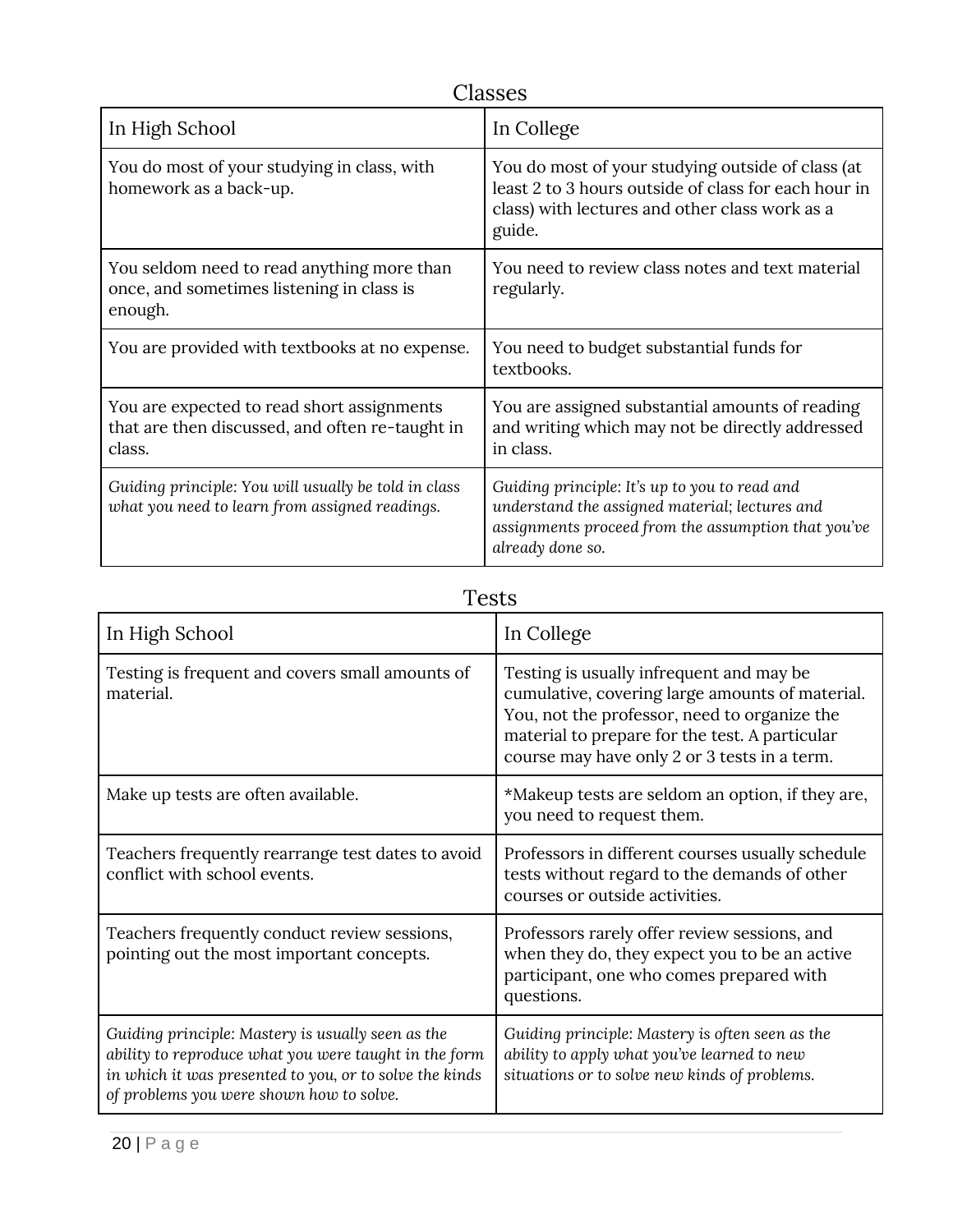| Grades                                                                                                       |                                                                                                                                                                                                                                        |  |
|--------------------------------------------------------------------------------------------------------------|----------------------------------------------------------------------------------------------------------------------------------------------------------------------------------------------------------------------------------------|--|
| In High School                                                                                               | In College                                                                                                                                                                                                                             |  |
| Grades are given for most assigned work.                                                                     | Grades may not be provided for all<br>assigned work.                                                                                                                                                                                   |  |
| Consistently good homework grades may<br>raise your overall grade when test grades<br>are low.               | Grades on tests and major papers usually<br>provide most of the course grade.                                                                                                                                                          |  |
| Extra credit projects are often available to<br>help you raise your grade.                                   | Extra credit projects cannot, generally<br>speaking, be used to raise a grade in a<br>college course.                                                                                                                                  |  |
| Initial test grades, especially when they are<br>now, may not have an adverse effect on<br>your final grade. | Watch out for your first tests. These are<br>usually "wake-up calls" to let you know<br>what is expected--but they also may<br>account for a substantial part of your<br>course grade. You may be shocked when<br>you get your grades. |  |
| You may graduate as long as you have<br>passed all required courses with a grade of<br>D or higher.          | You may graduate only if your average in<br>classes meets the departmental standard.                                                                                                                                                   |  |
| Guiding principle: "Effort counts." Courses<br>are usually structured to reward a "good-<br>faith effort."   | Guiding principle: "Results count." Though<br>"good-faith effort" is important in regard to<br>the professor's willingness to help you<br>achieve good results, it will not substitute for<br>results in the grading process.          |  |

## Teachers/Professors

| In High School                                                                   | In College                                                                                                             |
|----------------------------------------------------------------------------------|------------------------------------------------------------------------------------------------------------------------|
| Teachers check your completed<br>homework.                                       | Professors may not always check<br>completed homework, but hey will assume<br>you can perform the same tasks on tests. |
| Teachers remind you of your incomplete<br>work.                                  | Professors may not remind you of<br>incomplete work.                                                                   |
| Teachers approach you if they believe you<br>need assistance.                    | Professors are usually open and helpful, but<br>most expect you to initiate contact if you<br>need assistance.         |
| Teachers are often available for<br>conversation before, during, or after class. | Professors expect and want you to attend<br>their scheduled office hours.                                              |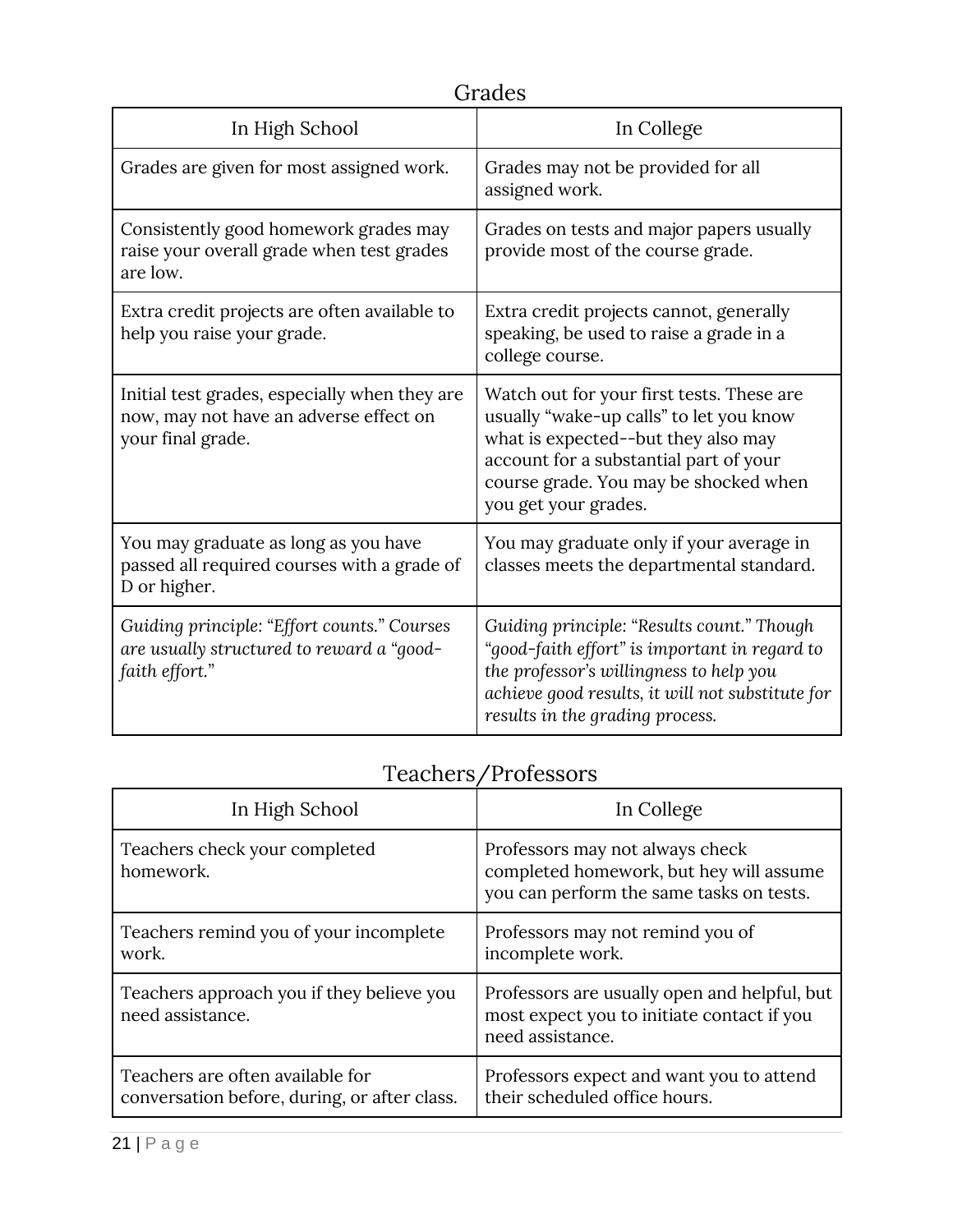| Teachers have been trained in teaching<br>methods to assist imparting knowledge to<br>students.                               | Professors have been trained as experts in<br>their particular areas of research.                                                                                                                                                                                                  |
|-------------------------------------------------------------------------------------------------------------------------------|------------------------------------------------------------------------------------------------------------------------------------------------------------------------------------------------------------------------------------------------------------------------------------|
| Teachers provide you with information you<br>missed when you were absent.                                                     | Professors expect you to get from<br>classmates any notes from classes you<br>missed.                                                                                                                                                                                              |
| Teachers present material to help you<br>understand the material in the textbook.                                             | Professors may not follow the textbook.<br>Instead, to amplify the text, they may give<br>illustrations, provide background<br>information, or discuss research about the<br>topic you are studying. Or, they may expect<br>you to relate the classes to the textbook<br>readings. |
| Teachers often write information on the<br>board to be copied in your notes.                                                  | Professors may lecture nonstop, expecting<br>you to identify the important points in your<br>notes. When professors write on the board,<br>it may be to amply the lecture, not to<br>summarize it. Good notes are a must.                                                          |
| Teachers impart knowledge and facts,<br>sometimes drawing direct connections and<br>leading you through the thinking process. | Professors expect you to think about and<br>synthesize seemingly unrelated topics.                                                                                                                                                                                                 |
| Teachers often take time to remind you of<br>assignments and due dates.                                                       | Professors expect you to read, save, and<br>consult the course syllabus (outline); the<br>syllabus spells out exactly what is expected<br>of you, when it is due, and how you will be<br>graded.                                                                                   |
| Teachers carefully monitor class<br>attendance.                                                                               | Professors may not formally take roll, but<br>they are still likely to know whether or not<br>you attended.                                                                                                                                                                        |
| Guiding principle: Teachers bear much of<br>the responsibility for your learning.                                             | Guiding principle: You bear the<br>responsibility for your learning while your<br>professors serve as guides, mentors, and<br>resources.                                                                                                                                           |

The information on this page was adapted from and courtesy of the <u>Altshuler Learning</u> Enhancement Center at Southern Methodist University.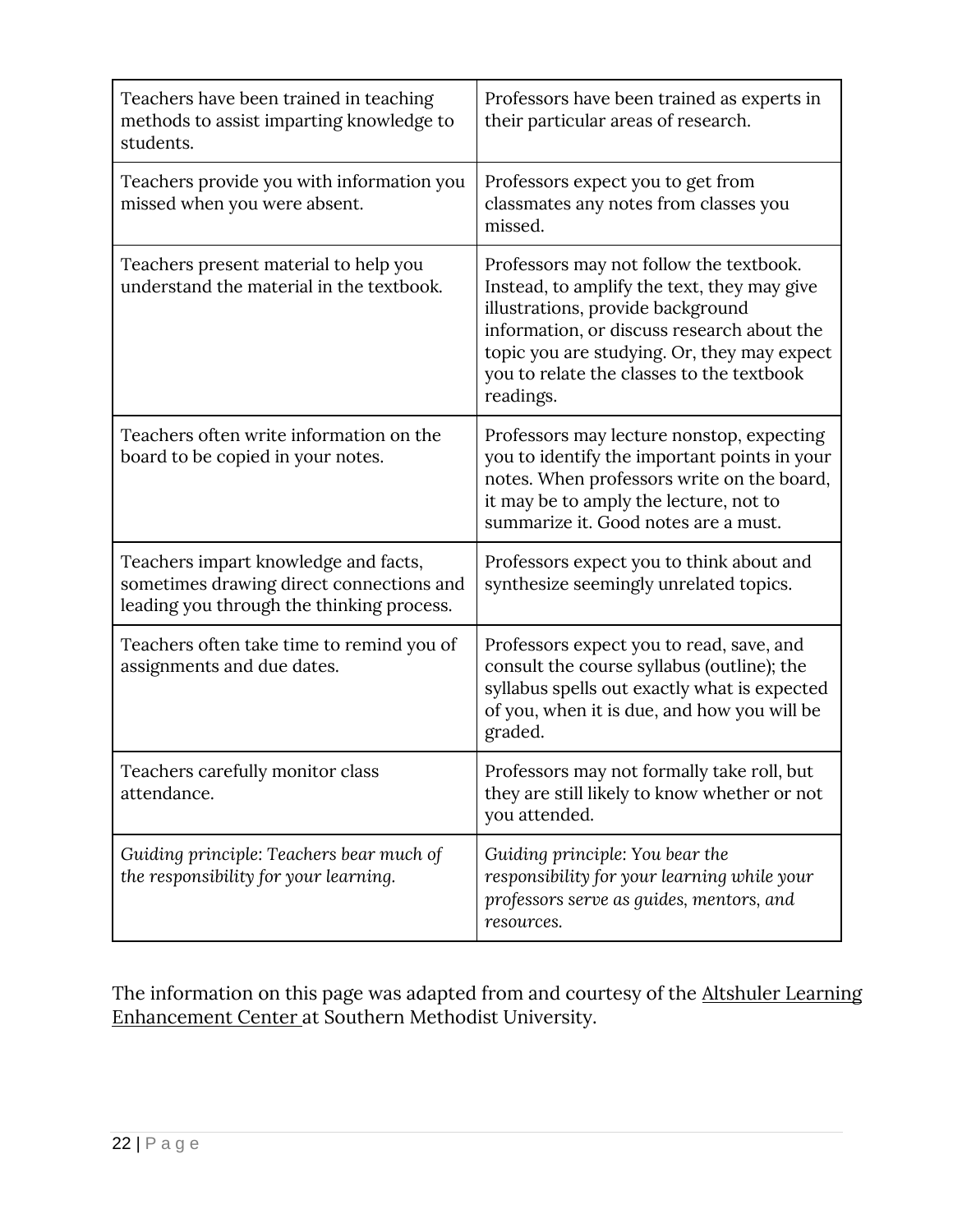## **Life in College**

Life in college is very different from high school. Now, you are expected to behave as an adult. Your professors, employers, and other college and university staff will treat you as an adult. This means greater responsibility and more expectations are put on you. You must think, act, and advocate for yourself. Some of the changes you can expect in college are listed on this handout.

#### **Academic Environment in College:**

- Less contact with instructors
- Less individual feedback
- More academic competition
- Instruction is mainly by lecture
- Independent reading assignments in addition to lectures
- Classes meet less often and for few hours
- An entire course is completed in 16 weeks or less
- New and increase social pressures
- Using the library effectively is more important
- Students are responsible for what they learned in high school
- More emphasis on understanding theory

#### **Grading in College:**

- Harder work is required for an A or B; C is an average grade
- Semester grades may be based on just two or three test scores
- Exam questions may be more difficult to predict
- More major writing assignments
- Essay exams are more common

#### **Knowledge Acquisition in College:**

- Comprehension skills are more important
- Taking good notes is important
- Being able to identify main ideas is more important
- Effective communication skills are important
- Students are responsible for monitoring their own progress and are responsible for recognizing the need for getting additional help
- Paying attention in class is more important
- Studying is more important

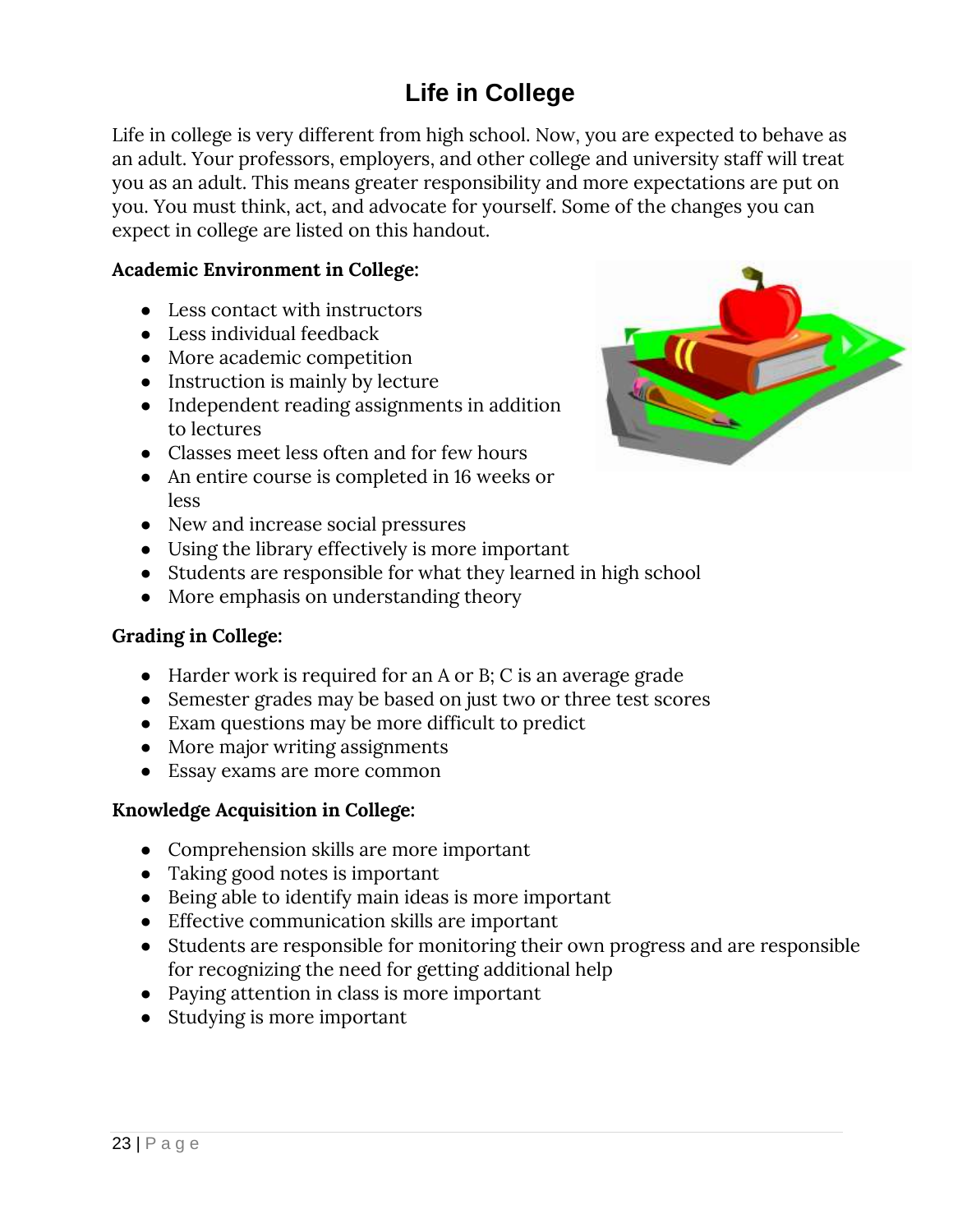#### **Support in College:**

- No resource room; student must be independent and responsible for seeing assistance
- Behavior problems are not tolerated
- More students on campus
- More social activities
- Environment may be impersonal

#### **Stress in College:**

- Increased workload and faster pace
- It is more difficult to earn high grades
- Students are expected to know that they want from college, classes, lift, etc.
- Students need to be able to juggle assignments, job responsibilities, family responsibilities, plus any sports, activities, etc.
- Responsible for planning own weekly schedule

#### **Responsibility in College:**

- Students are more independent and are accountable for their behavior both in class and out, including dorms and extracurricular activities
- Increased number of choices and decisions to be made
- More-self-evaluation; accepting responsibility
- More independent reading and studying are required
- Students are responsible for time management
- Students establish and attain their own goals
- Students are more responsible to whoever is paying for their education
- Students must be motivated to succeed
- Students are responsible for independently completing assignments and handing them in on time.

(Adapted from the WNY Collegiate Consortium of Disability Advocates[, www.ccdamet.org/collegeforme.html\).](http://www.ccdamet.org/collegeforme.html)

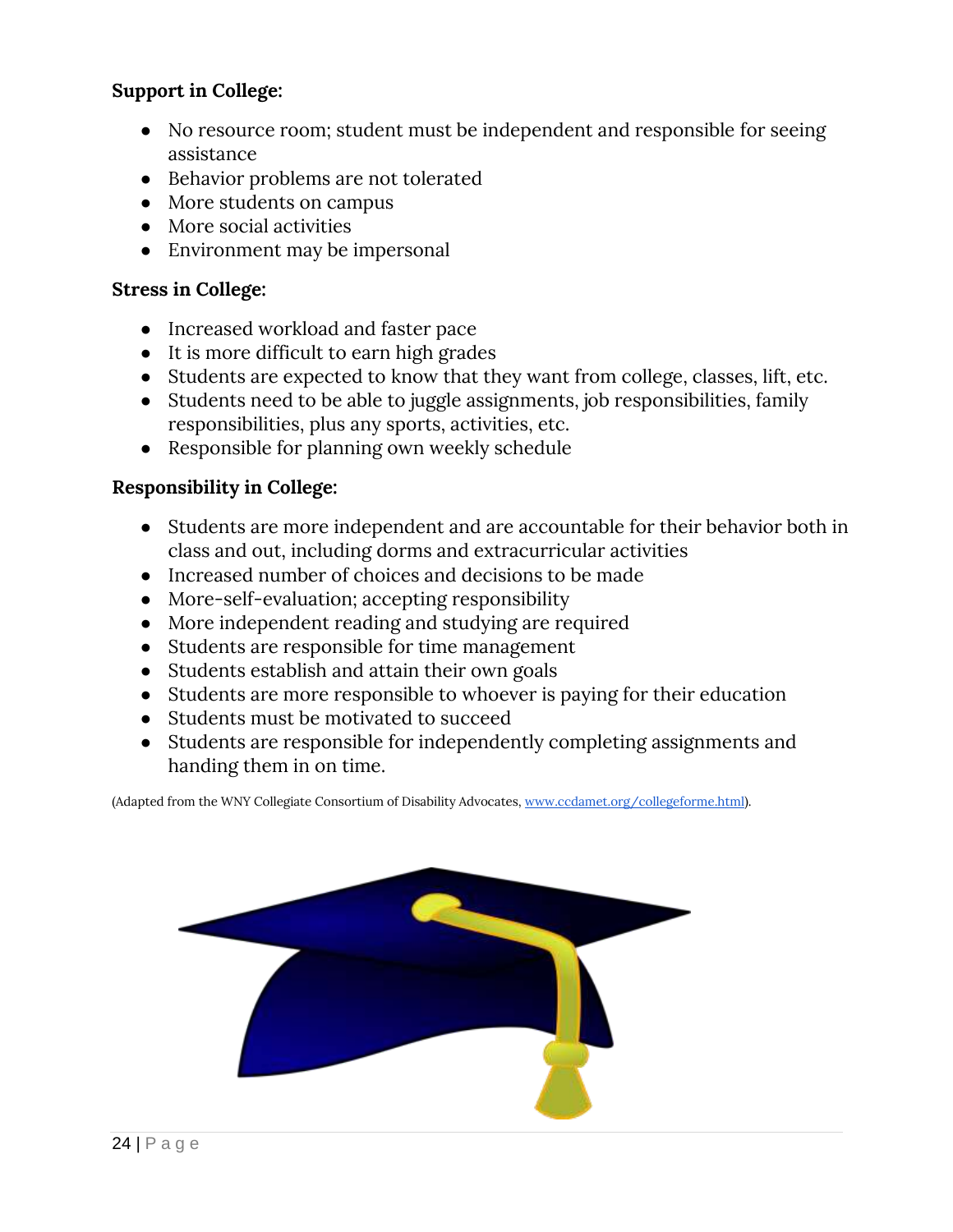## **A Letter to Parents Whose Child is Entering College**

Congratulations! If you're reading this letter, it's because you have successfully navigated your son or daughter through high school. Your child has not begun the journey into higher education. Over the years, you have likely assumed the role of parent advocate for your child because of his or her disability. You have probably spent a great deal of time with teachers, counselors, and administrators determining your child's needs, discussing his or her disability, and advocating for accommodations.

Now you're ready to learn about parent advocacy at the college level. The most important thing for you to learn about college advocacy is that it really needs to begin in high school. Up to this point, you have likely assumed the role of spokesperson for your son or daughter, but in college, that can no longer be the case. As soon as your son or daughter receives his or her diploma, all the rules change.

For many parents, the most difficult change between high school and college is the recognition that the laws of the US recognize an 18-year-old as an adult. At the college level, this means that the student, not the parent, is the advocate. See the handout "Self-Advocacy" for more information about how to help your child become his or her own advocate.

While the Individuals with Disabilities Education Act (IDEA) governs the provision of accommodations for children with disabilities in primary and secondary education settings, it does not apply to post-secondary settings (see "The Differences in Legal Rights and Responsibilities in Secondary and Post-Secondary Education" handout).

Under Section 504 of the Rehabilitation Act of 1973 and the Americans with Disabilities Act of 1990 (ADA), the student must self-identify as a person with a disability, provide appropriate documentation of that disability and assist in the process of determining what accommodations would be effective in meeting his or her needs.

Under the Family Educational Rights Privacy Act (FERPA) no person from the college can discuss confidential information, which includes anything related to grades or disabilities, with parents, without permission from the student. At the high school level, the relationship is between the school district and the parents; at the college level, the relationship is between the college and the student.

Disability Support Services Offices may provide general information to you about the process of receiving accommodations, specific documentation requirements, and how specific accommodations work at the institution your child attends. Confidential information such as grades or if your child has picked up accommodations letters, however, may not be discussed without explicit permission from your son or daughter.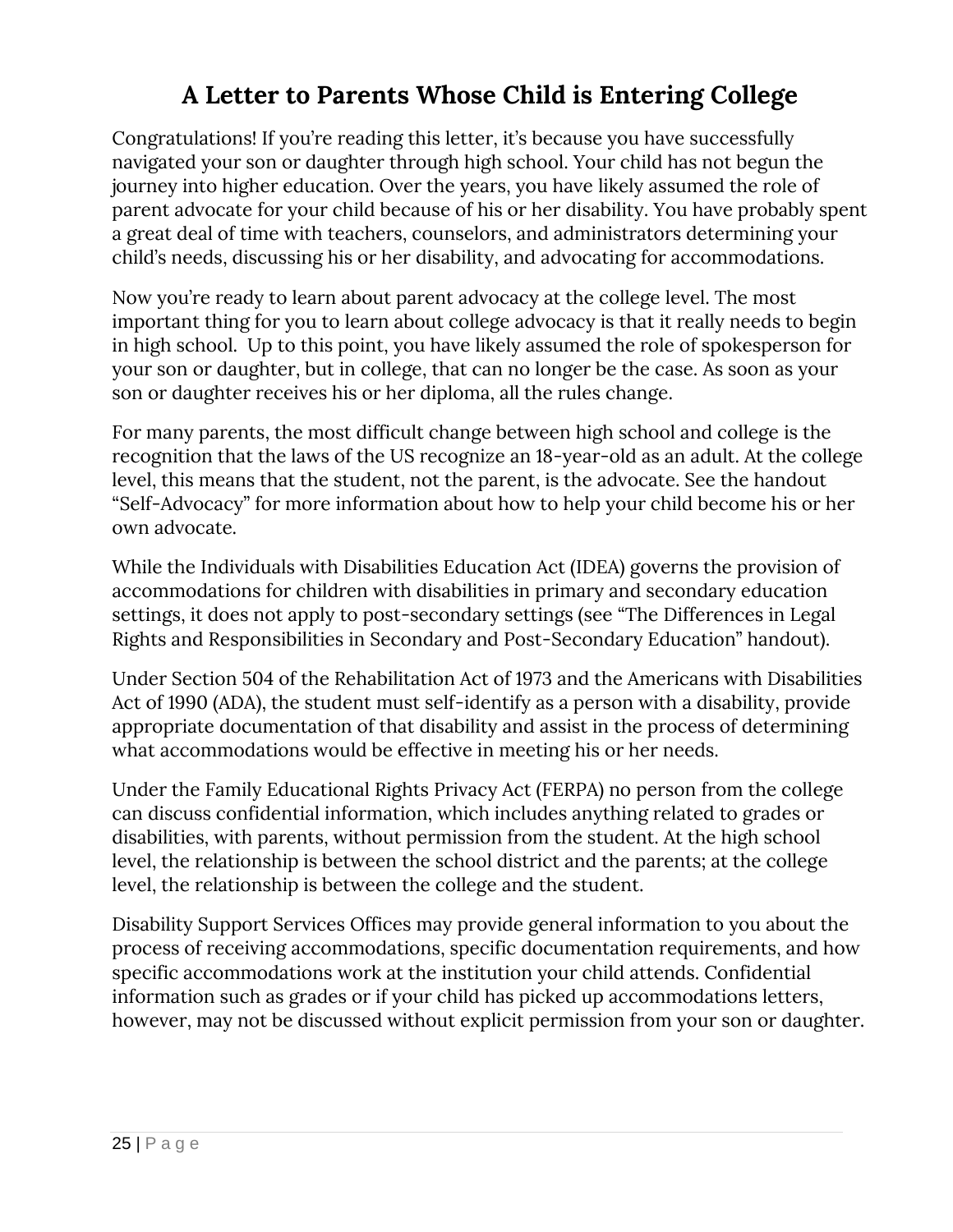## **Common Campus Resources**

Every campus has additional support available to students in addition to the Disability Support Services office. It is strongly encouraged that you get to know your institution and all of the resources available to you. This handout lists several common offices that can help provide opportunities to have the most enjoyable and successful college career.

**Career Services:** Career Services offices are available to help you get the most of your college experience so that you can be prepared for a successful career. Common services include choosing a major, career assessments, personality assessments, job seeking strategies, resume writing, and interview skills training.

**TRIO Academic Services:** if you are a first-generation college student, have a disability, or meet federal income requirements, you might be eligible for free support services and incentives created to help you achieve your goal of graduating in four years. TRIO Academic Services (TAS) is a Student Support Services program that is a part of a network of TRIO programs fully funded by the U.S. Department of Education.

**Counseling Services:** Confidential personal counseling services may be available to you to deal with issues such as anxiety, depression, relationships, grief, stress, living away from home, time management, and dealing with a disability while being in college.

**Academic Advising:** Be sure to talk with your academic advisor (sometimes this may be a faculty member or designated professional on your campus) about support services that may be available to you.

**Student Health:** Some institutions have health centers that are available to serve students. Hey may provide routine check-ups, prescriptions, and help when you are sick.

**Tutoring and Academic Support:** Check with your campus to see what kind of tutoring or other academic services may be available. Some campuses have Writing Centers where students can get extra help with writing papers. Other campuses may have Math Labs where extra tutoring is available. Some schools have workshops or 1-1 support such as academic coaching to help with things like study skills, note-taking skills, and test taking.

**NOTE:** Every campus is unique regarding the support services available to students. Please note that if a service is not available for all students, then it may not be provided to students with disabilities and would be considered a personal service. For example, some campuses have tutoring available for all students. If tutoring is not available for all students, then it may not be available for students with disabilities either. (Tutoring is not considered an academic accommodation).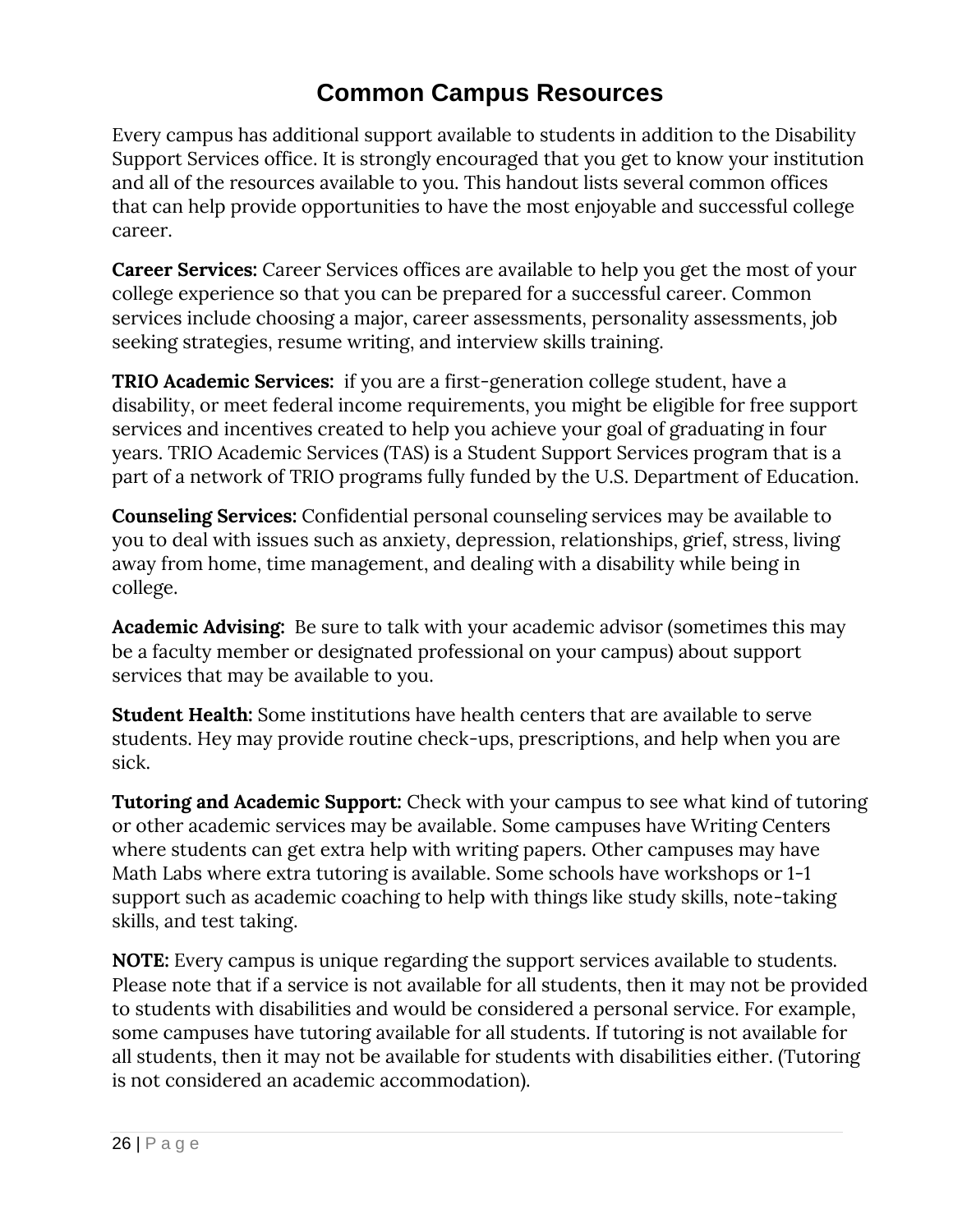## **Alabama Institutions of Higher Education Websites**

#### **Four Year Institutions**

Air University **[www.au.af.mil/au/](http://www.au.af.mil/au/)** Amridge University **WALLACK CONTROLLER WWW.Southernchristian.edu** University of Alabama [www.ua.edu](http://www.ua.edu/) University of Alabama at Birmingham [www.uab.edu](http://www.uab.edu/) University of Alabama at Huntsville [www.uah.edu](http://www.uah.edu/) Alabama A & M University [www.aamu.edu](http://www.aamu.edu/) Alabama State University **WALALA** WWW.alasu.edu Athens State University [www.athens.edu](http://www.athens.edu/) Auburn University [www.auburn.edu](http://www.auburn.edu/) Auburn University at Montgomery [www.aum.edu](http://www.aum.edu/) Birmingham Southern College [www.bsc.edu](http://www.bsc.edu/) Concordia College-Selma [www.concordiaselma.edu](http://www.concordiaselma.edu/) Faulkner University **WALKING CONTACT WAS SERVICT OF THE VEHICLE** STATES AND METAL WAS SERVICED ASSESSMENT OF THE STATES OF THE STATES OF THE STATES OF THE STATES OF THE STATES OF THE STATES OF THE STATES OF THE STATES OF T Huntingdon College [www.huntingdon.edu](http://www.huntingdon.edu/) Jacksonville State University [www.jsu.edu](http://www.jsu.edu/) Judson University [www.judsonu.edu](http://www.judsonu.edu/) University of Mobile [www.umobile.edu](http://www.umobile.edu/) Miles College [www.miles.edu](http://www.miles.edu/) University of Montevallo [www.montevallo.edu](http://www.montevallo.edu/) University of North Alabama [www.una.edu](http://www.una.edu/) Samford University **WALLACK CONTACT SHOW SAMFORD WWW.SAMFORD.** University of South Alabama [www.usouthal.edu](http://www.usouthal.edu/) Southeastern Bible College [www.sebc.edu](http://www.sebc.edu/) Spring Hill College [www.shc.edu](http://www.shc.edu/) Stillman College [www.stillman.edu](http://www.stillman.edu/) Talladega College [www.talladega.edu](http://www.talladega.edu/) Troy University WWW.troy.edu Tuskegee University [www.tuskegee.edu](http://www.tuskegee.edu/) United States Sports Academy [www.ussa.edu](http://www.ussa.edu/) University of West Alabama [www.uwa.edu](http://www.uwa.edu/)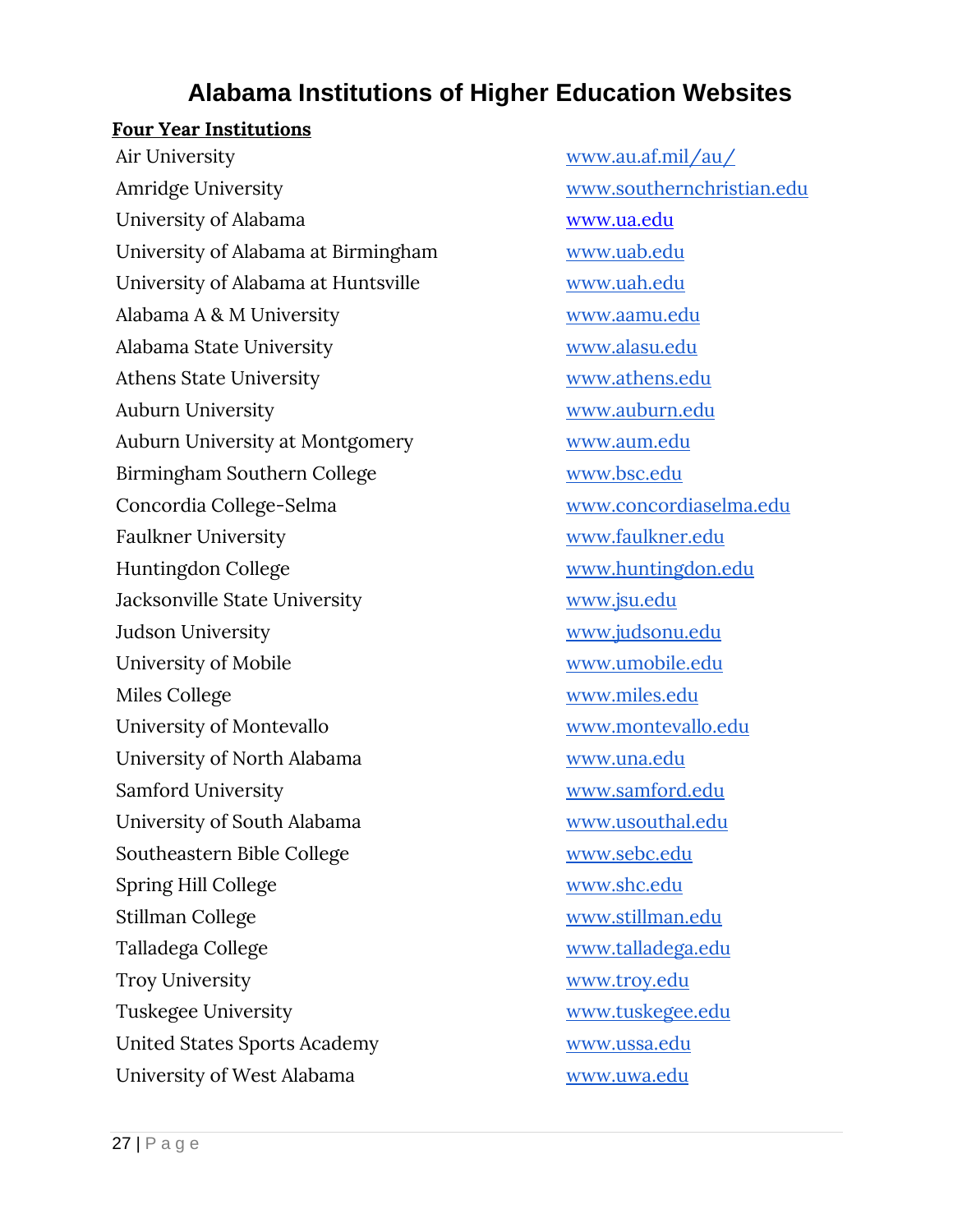#### **Two-Year Institutions:**

Beville State Community College [www.bscc.edu](http://www.bscc.edu/) Bishop State Community College [www.bishop.edu](http://www.bishop.edu/) Calhoun Community College [www.calhoun.edu](http://www.calhoun.edu/) Central Alabama Community College [www.cacc.edu](http://www.cacc.edu/) Chattahoochee Valley Community College [www.cv.edu](http://www.cv.edu/) Coastal Alabama Community College [www.coastalalabama.edu](http://www.coastalalabama.edu/) Drake State Technical College [www.drakestate.edu](http://www.drakestate.edu/) Enterprise State Community College [www.escc.edu](http://www.escc.edu/) Gadsden State Community College [www.gadsdenstate.edu](http://www.gadsdenstate.edu/) Ingram State Technical College [www.istc.edu](http://www.istc.edu/) Jefferson State Community College [www.jscc.cc.al.us](http://www.jscc.cc.al.us/) Lawson State Community College [www.ls.cc.alus](http://www.ls.cc.alus/) Lurleen B. Wallace Community College [www.lbwcc.edu](http://www.lbwcc.edu/) Marion Military Institute [www.marionmilitary.edu](http://www.marionmilitary.edu/) Northeast Alabama Community College [www.nacc.edu](http://www.nacc.edu/) Northwest Shoals Community College [www.nwscc.edu](http://www.nwscc.edu/) Reid State Technical College [www.rstc.edu](http://www.rstc.edu/) Shelton State Community College [www.sheltonstate.edu](http://www.sheltonstate.edu/) Snead State Community College [www.snead.edu](http://www.snead.edu/) Southern Union State Community College [www.suscc.edu](http://www.suscc.edu/) Trenholm State Community College [www.trenholmstate.edu](http://www.trenholmstate.edu/) Wallace Community College-Dothan [www.wallace.edu](http://www.wallace.edu/) Wallace State Community College-Hanceville [www.wallacestate.edu](http://www.wallacestate.edu/) Wallace Community College-Selma [www.wccs.edu](http://www.wccs.edu/)